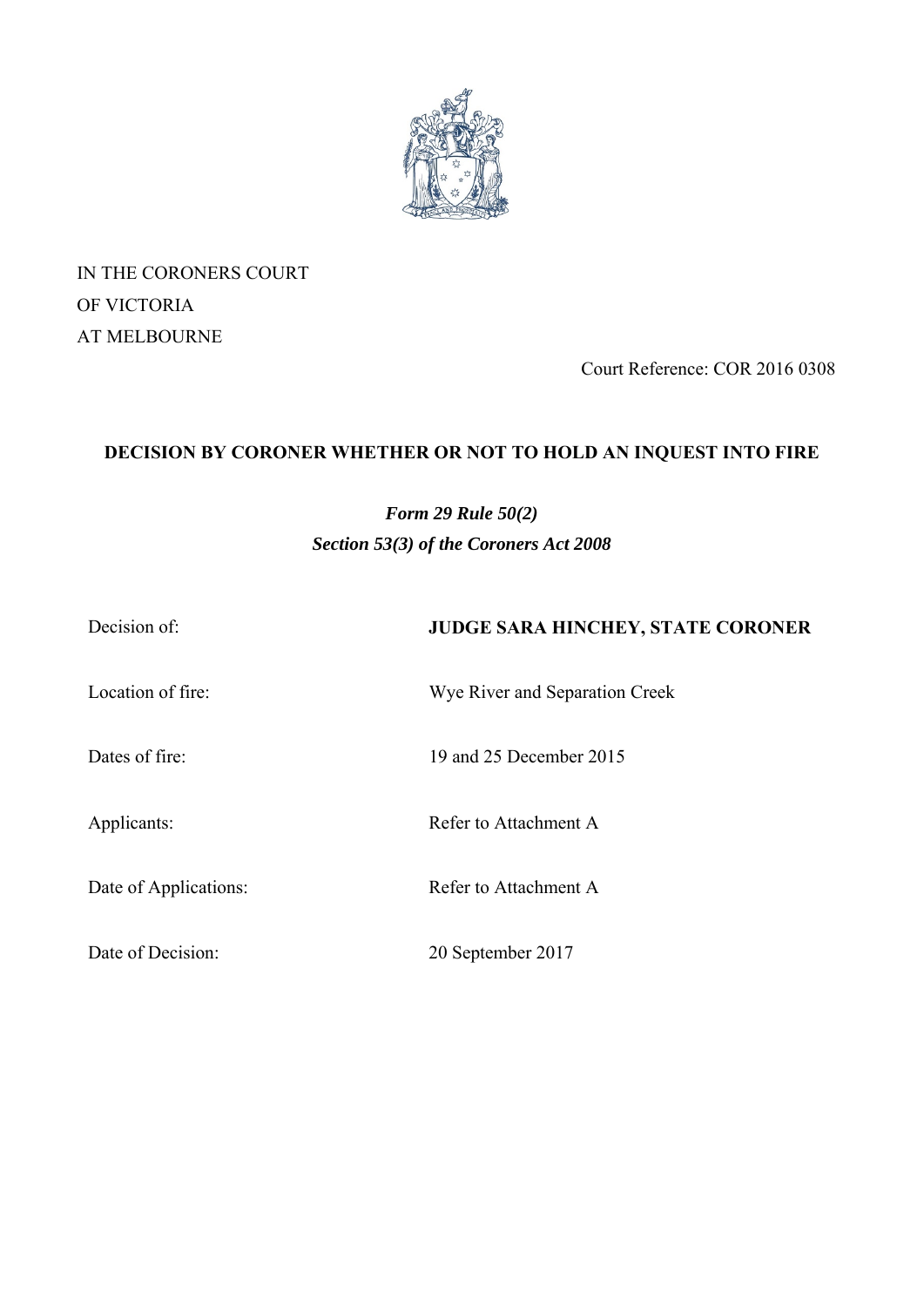# **TABLE OF CONTENTS**

| <b>Introduction</b>                                                                                                                                                                                                                                                         | 1         |                                                               |   |
|-----------------------------------------------------------------------------------------------------------------------------------------------------------------------------------------------------------------------------------------------------------------------------|-----------|---------------------------------------------------------------|---|
| - Observations about the terrain in the area of the fire                                                                                                                                                                                                                    |           |                                                               |   |
| - The fire risk in Victoria between 19 and 25 December 2015<br>The role of the Department of Environment, Land, Water and Planning<br>$\frac{1}{2}$<br>- Preparation for the increased fire danger<br>- Weather in the lead up to the ignition of the Jamieson's Track fire |           |                                                               |   |
|                                                                                                                                                                                                                                                                             |           | - Demands on State Resources in December 2015                 | 6 |
|                                                                                                                                                                                                                                                                             |           | Requests for an inquest in respect of the Jamieson Track fire | 7 |
|                                                                                                                                                                                                                                                                             |           | The Legislative framework                                     | 8 |
| <b>Applicants' concerns</b>                                                                                                                                                                                                                                                 | 10        |                                                               |   |
| - Response to the fire – Decision making of those responsible                                                                                                                                                                                                               | <b>10</b> |                                                               |   |
| $\bullet$ Initial response – 19 December 2015                                                                                                                                                                                                                               | 10        |                                                               |   |
| The days which followed $-20$ and 21 December 2015                                                                                                                                                                                                                          | 15        |                                                               |   |
| Back burning and burning out $-22$ to 24 December 2015<br>$\bullet$                                                                                                                                                                                                         | 17        |                                                               |   |
| • 25 December 2015                                                                                                                                                                                                                                                          | 21        |                                                               |   |
| - Independence of the Inspector-General of Emergency Management                                                                                                                                                                                                             | 24        |                                                               |   |
| - Fuel reduction in preparation for fire risk                                                                                                                                                                                                                               | 26        |                                                               |   |
| <b>Decision</b>                                                                                                                                                                                                                                                             | 29        |                                                               |   |

# Attachment A 30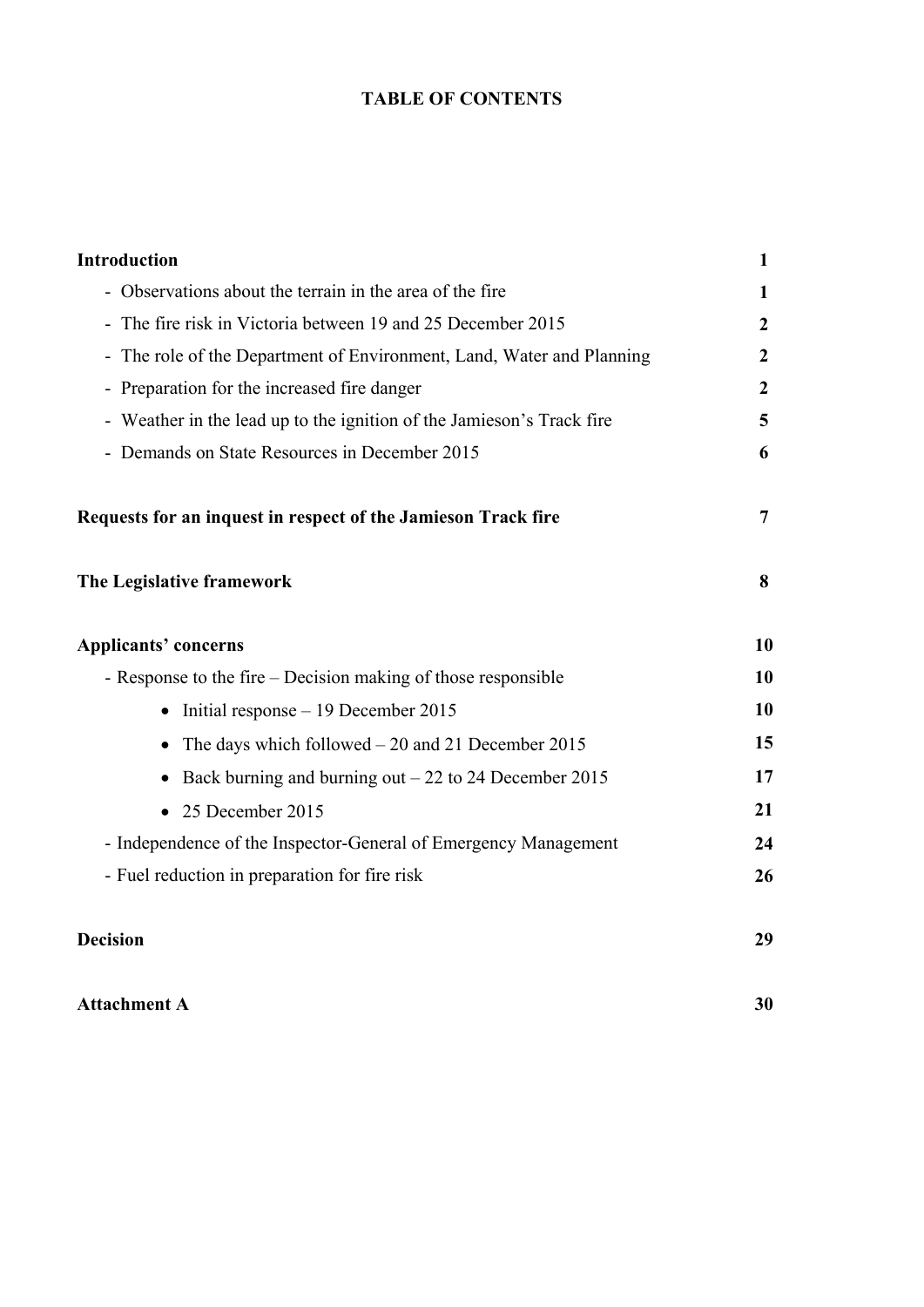# **HER HONOUR:**

## **INTRODUCTION**

1. On 19 December 2015, a lightning strike in the Great Otway National Park ignited what would, over the ensuing days, become a ferocious, uncontained fire which burned more than 2500 hectares of forest and destroyed 116 houses in Wye River and Separation Creek (**the Jamieson Track fire**).

#### **Observations about the terrain in the area of the fire**

- 2. As observed in the Review conducted by the Inspector-General of Emergency Management (**IGEM review**), the Otway Ranges in the area around Wye River, is characterised by steep hills and deep, narrow gullies.<sup>1</sup>
- 3. The Jamieson Track fire, which ignited approximately 1.2km off Jamieson Track,2 had its point of origin in an extremely deep and complex gully system, located between Lorne and Wye River.
- 4. To say that the terrain is "*topographically and geographically challenging … covered*  by *dense, multi-canopied vegetation*<sup>3</sup> is to understate just how inhospitable and isolated the area is.
- 5. Access by vehicle to the point of ignition, was impossible.<sup>4</sup> The experienced operator of the fixed wing reconnaissance aircraft was unable to determine the height of the flames, due to the steep nature of the terrain.<sup>5</sup>
- 6. The terrain was so steep and dangerous, that even after a track had been cut by the Department of Environment, Land, Water and Planning (**DELWP**) crew and a bulldozer, Country Fire Authority (**CFA**) crews, who had attended the area, were stood down, as the area was completely inaccessible to their tankers.<sup>6</sup>

<sup>&</sup>lt;sup>1</sup> IGEM review, at p 11.

<sup>2</sup> *ibid*, at p 12.

<sup>3</sup> *ibid* at p 11.

*ibid*, at p 12.

*ibid.*

<sup>6</sup> *ibid*, at p 25.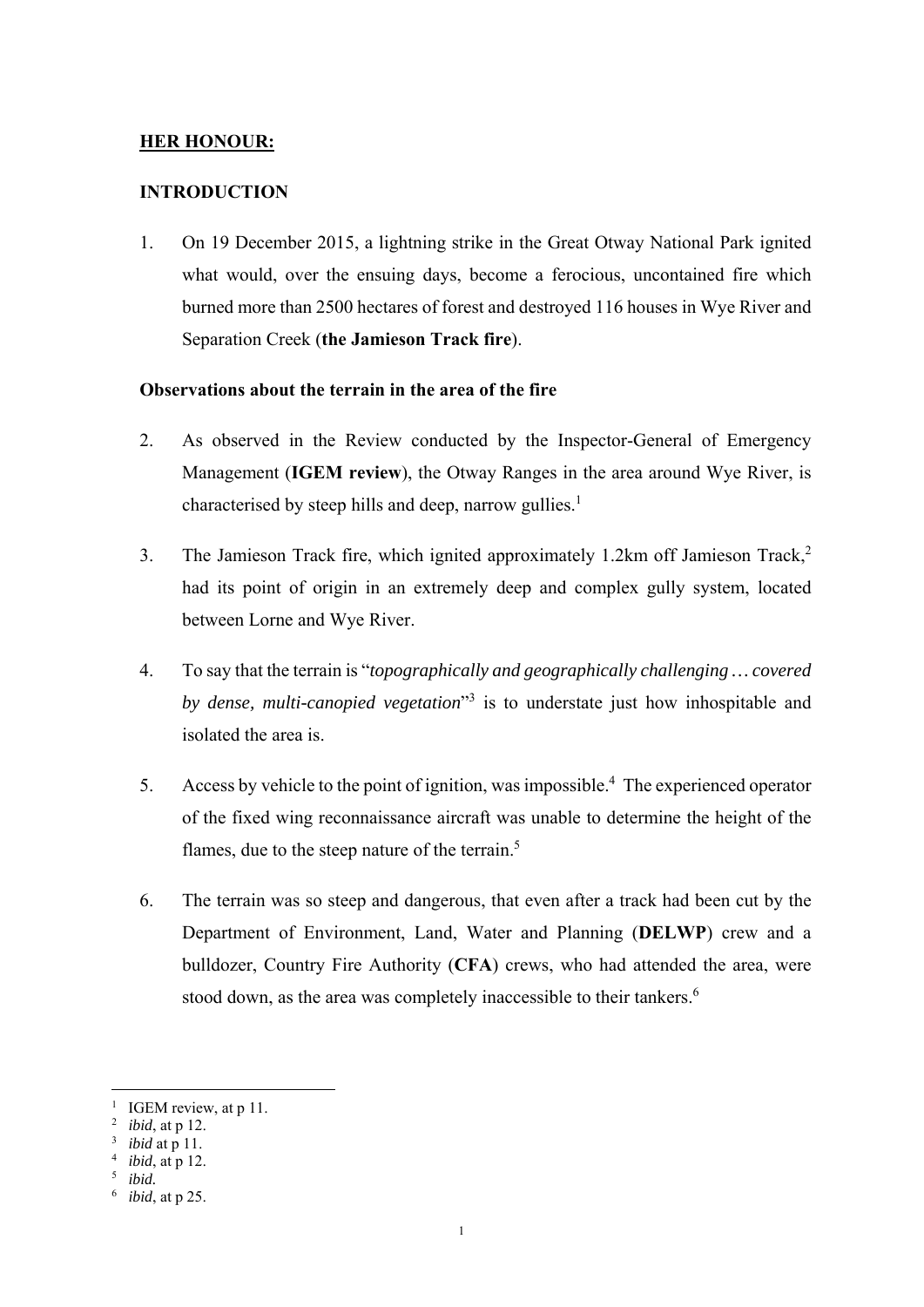## **The fire risk in Victoria between 19 and 25 December 2015**

- 7. On Friday 18 December 2015, the Bureau of Meteorology released the State Fire Weather Intelligence Briefing for the period 19 to 25 December 2015.<sup>7</sup> This briefing indicated that the forecast fire danger for Saturday 19 December 2015 was "*Extreme*" in four regions across the State, including the Barwon South West region, where Wye River is located  $8$
- 8. An "*Extreme*" Fire Danger Rating indicates very hot, dry and windy conditions.<sup>9</sup>
- 9. In a statement dated 30 June 2016, provided to me in the course of my investigation into this matter, it was observed by Mr Craig Lapsley, the Emergency Management Commissioner (**the EMC**), that "*under these conditions, a fire that starts and takes hold is likely to be uncontrollable, unpredictable and fast moving*."10

# **The role of the Department of Environment, Land, Water and Planning**

10. The fire started on public land. In that case, the Emergency Management Manual Victoria (**EMMV**) provides that it is the DELWP who co-ordinate and control the response to the fire within the framework of the existing Emergency Management structure within Victoria.

# **Preparation for the increased fire danger**

- 11. The incident management personnel involved in the response to a fire such as the Jamieson Track fire, go through rigorous training and accreditation processes. This ensures that incidents are managed by personnel with appropriate training and experience, as recommended by the 2009 Bushfires Royal Commission.<sup>11</sup>
- 12. In order to prepare for and respond to the fire danger posed during this period, the State Control Team (SCT)<sup>12</sup> met on a daily basis.<sup>13</sup>

<sup>7</sup> statement Craig Lapsley, Emergency Management Commissioner, 30 June 2016 (**statement Lapsley**), at p 2.

<sup>8</sup> *ibid.*

<sup>9</sup> *ibid.*

<sup>10</sup> *ibid.*

<sup>11</sup> *ibid.*

<sup>&</sup>lt;sup>12</sup> the State Control Team comprises, amongst others, the Emergency Management Commissioner, the State Response Controller and the State Commanders for the CFA, DEWP, MFB and VICSES.

<sup>13</sup> *ibid,* at p 3.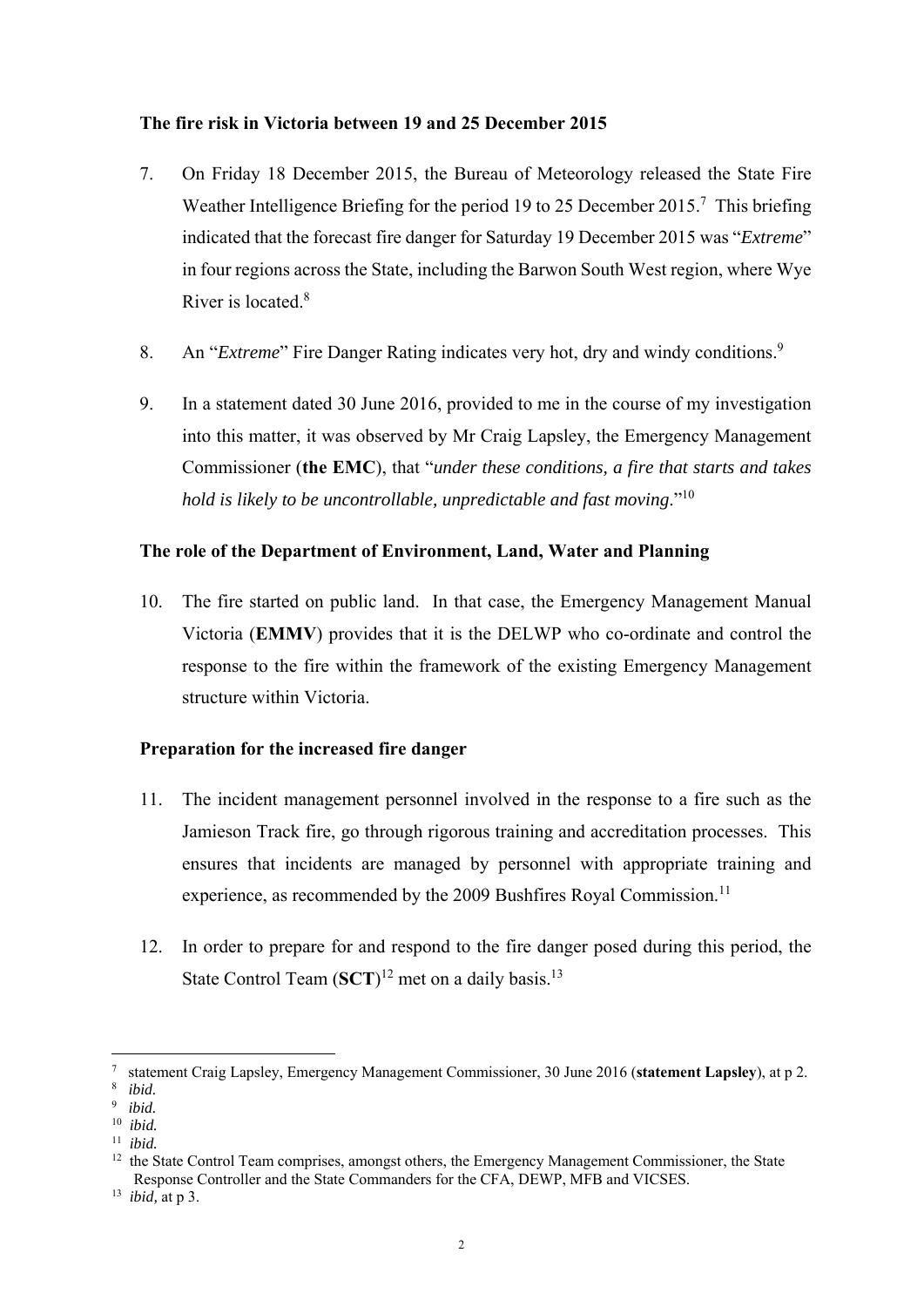- 13. The SCT provides advice to the EMC and the State Response Controller (**SRC**) in relation to readiness levels, appointments to the line of control, communication of warnings and information to the community, operational and strategic risks and consequences (including those to life and property), resourcing priorities and the need for additional support.<sup>14</sup>
- 14. The State Control Centre (**SCC**) is Victoria's primary control centre for the management of emergencies, including bushfire. On Saturday 19 December 2015, the SCC was activated at the highest staffing level – Tier 3 – running on a 24-hour  $cycle.<sup>15</sup>$
- 15. Regional Controllers from eight emergency management regions across Victoria held regular teleconferences with the SCT during this period.16
- 16. During this period in the Barwon South West region, four Incident Control Centres were operational, with pre-positioned incident management resources in place.<sup>17</sup>
- 17. A range of personnel were also either pre-positioned, on standby arrangements or on rest days, to ensure adequate coverage over the following days. In addition, a range of vehicles and plant equipment (including bulldozers) were on standby in various work locations across the Otways area.<sup>18</sup>
- 18. The State of Victoria has an appropriately varied fleet of aerial firefighting resources. These are managed through the Aviation Services Unit that resides in the Office of the Chief Fire Officer of DELWP<sup>19</sup>
- 19. As recorded in the IGEM review, the types of aircraft and roles and terrains for which they are best suited are as follows:  $20$ 
	- (a) small light helicopters and fixed wing aircraft (Firebird, Birddog, Firespotter) used for reconnaissance, intelligence collection and Air Attack Supervision;

<sup>14</sup> *ibid,* at p 4.

<sup>15</sup> *ibid.* 

<sup>16</sup> *ibid.*

<sup>17</sup> *ibid.*

<sup>18</sup> *ibid.*

<sup>&</sup>lt;sup>19</sup> IGEM review, at p 21.

<sup>20</sup> *ibid.*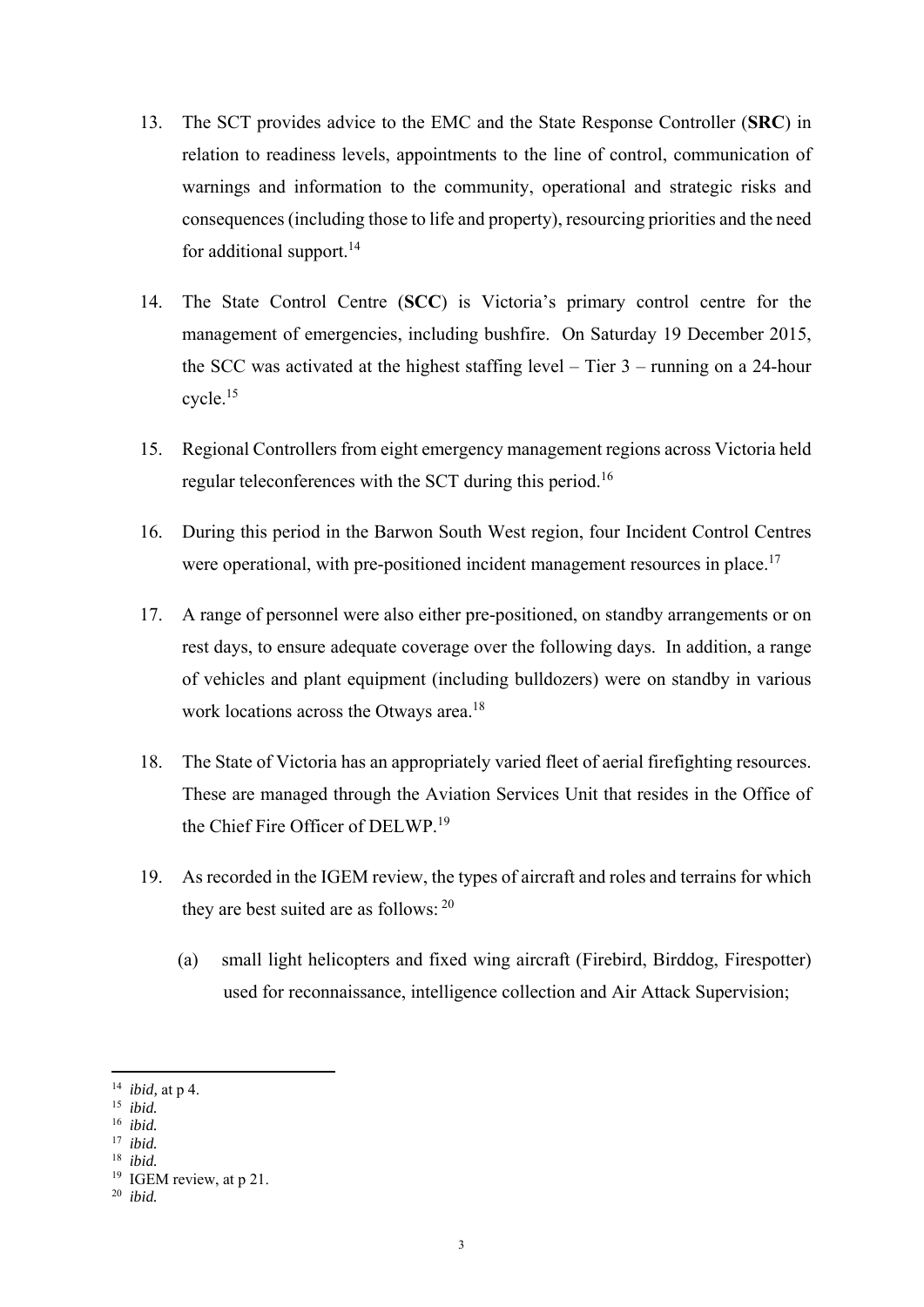- (b) bombers, used in suppression (retardant) or direct attack (foam, water) roles. These aircraft can be smaller, single engine fixed wing aircraft (single engine air tankers), or larger, four-engine aircraft (large air tankers). Bombers can carry between 3,000 and 17,000 litres of water/foam or retardant. They are the aircraft of choice for laying long, unbroken lines of retardant. The Bombers are faster and have a longer range than helicopters. Their range makes them valuable in remote parts of the State. They are best suited to open, flat or sparsely forested country;
- (c) helitacks are medium to large helicopters used to carry and drop water from a belly tank  $(1,400 - 7,000$  litres), or from a long line and bucket  $(1,400 - 3,000)$ litres).
- 20. The State Aircraft Fleet for 2015-16 comprised 47 contracted aircraft, with over 100 further aircraft available on a "*call when needed*" basis.21
- 21. In general:
	- (a) aircraft are positioned in strategic locations across Victoria in readiness, based on risk;
	- (b) when requested, aircraft are dispatched to support the firefighting response to incidents, with consideration given to readiness for other concurrent or potential emergencies. On days of high fire danger, aircraft are often deployed over high risk areas for reconnaissance and fire spotting;
	- (c) aircraft are either "attack" or "intelligence gathering" resources. Attack aircraft include fixed wing water bombers, helicopters with water buckets and aircraft for dropping incendiaries (e.g. single engine air tankers, large air tankers, medium and large helitack). Intelligence gathering aircraft are used for reconnaissance, gathering aerial intelligence, spotting fire starts, using scanning equipment to identify hot spots or supervising attack aircraft (e.g. Firebird with infrared capability, firescan aircraft);

 $21$  statement Lapsley, at p4.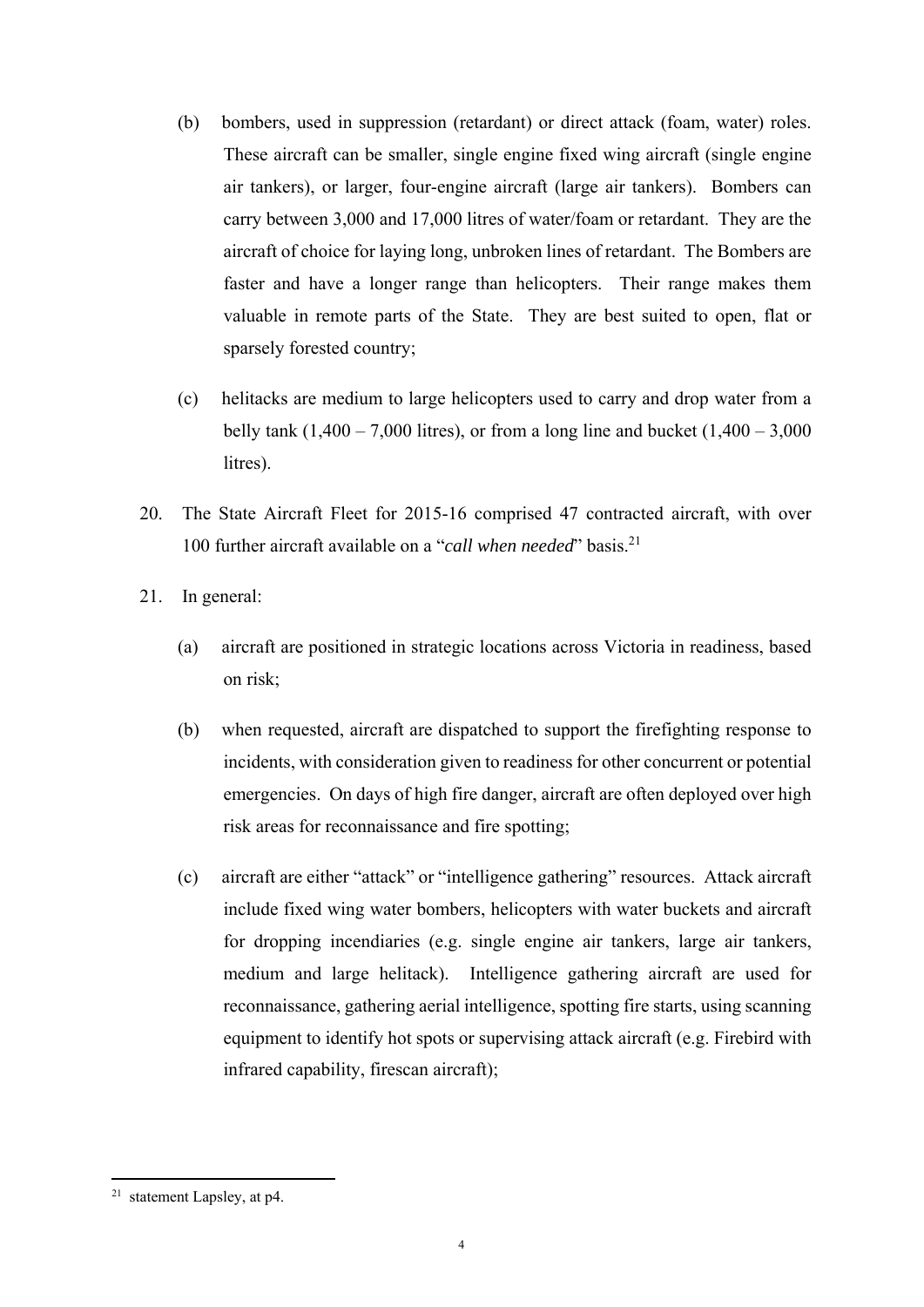- (d) aircraft have varying capability and effectiveness depending on a range of factors, including safety, vegetation type, weather conditions, and time-of-day of operation. There is no capability for night time water bombing operations.22
- 22. On the morning of 19 December 2015, there were 63 attack and intelligence gathering aircraft pre-positioned for immediate dispatch across the State.<sup>23</sup>
- 23. In the Barwon South West region over the period 19 to 25 December 2015, aircraft were pre-positioned at Colac, Hamilton and Casterton. Readiness arrangements also included the rostering of specialised personnel to undertake the roles associated with aircraft operation.24

#### **Weather in the lead up to the ignition of the Jamieson's Track fire**

- 24. In September each year, the Bushfire and Natural Hazards Cooperative Research Centre (**BNHCRC**) releases a seasonal outlook of the bushfire potential across Southern Australia. This information is used by fire and emergency management authorities to make strategic decisions for the upcoming fire season.
- 25. The Bushfire outlook issued in September 2015 pointed to "*an above normal season across most of Victoria*."25 Key indicators of this outlook were an extended rainfall deficit, drying conditions in eastern Australia that affect north westerly air patterns, and rain levels that did not soak soil profiles.26
- 26. In the Monthly Weather Review for December 2015 released by the Bureau of Meteorology, the maximum temperatures during December were well above average in a band extending from the inland Pilbara to southeast Australia. Victoria recorded its warmest December on record, with a state-wide anomaly of  $+3.80^{\circ}$ C, significantly higher than the previous record of  $+2.93^{\circ}$ C in 1994.<sup>27</sup>
- 27. The State Fire Weather Intelligence Briefing released on the afternoon of 19 December 2015 predicted severe fire danger, lightning and a wind change for

 22 *ibid.*

<sup>23</sup> *ibid.*

<sup>&</sup>lt;sup>24</sup> IGEM review, at p 21.

 $25$  statement Lapsley, at p 2.

<sup>26</sup> statement Lapsley, at p 3.

<sup>27</sup> *ibid.*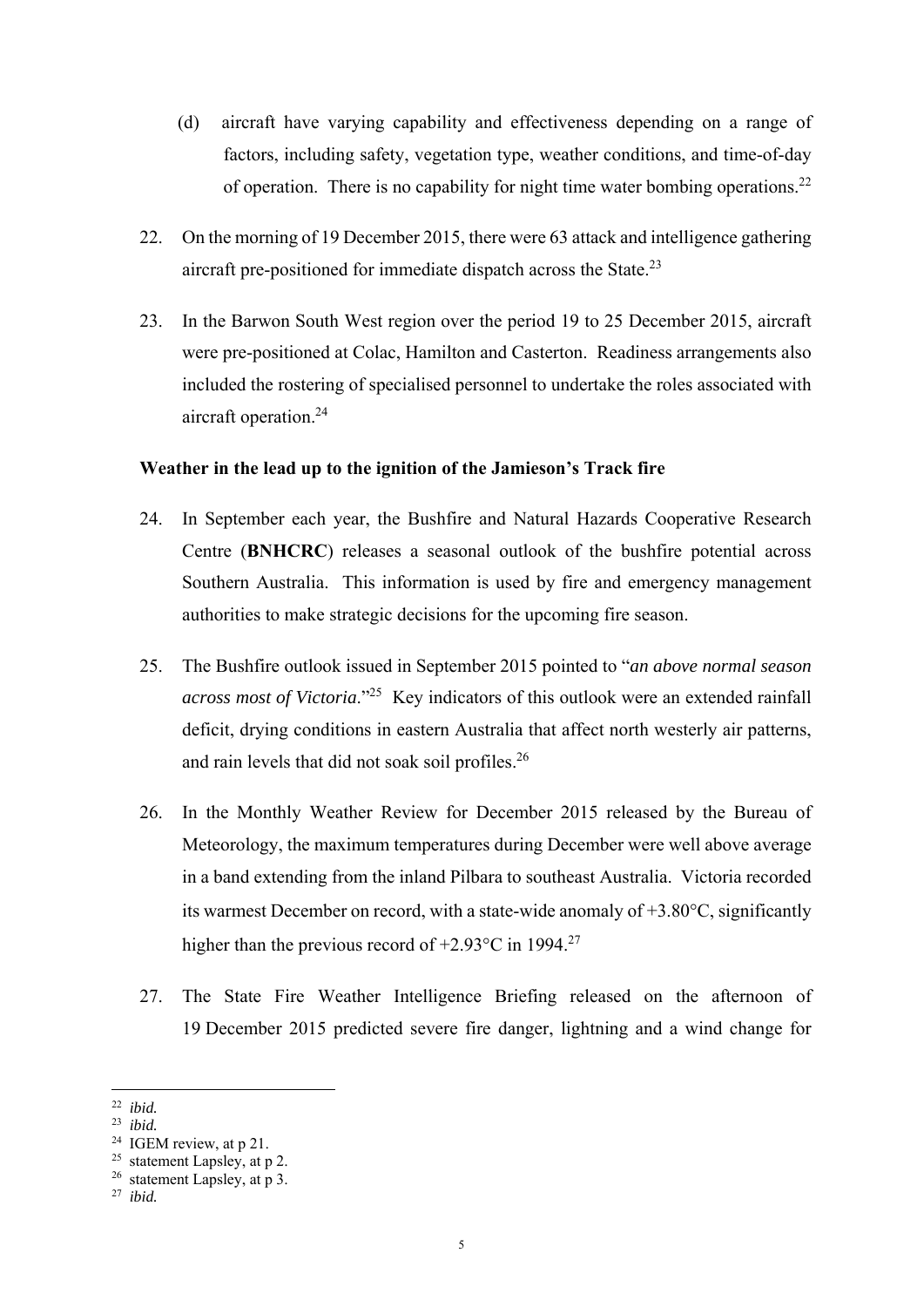Sunday 20 December 2015. The briefing also predicted hot overnight minimum temperatures and strong and gusty northerly winds, ahead of a westerly wind change crossing the State on the Sunday.28

- 28. In the Aireys Inlet area, the temperature peaked above  $42^{\circ}$ C at around 2.30pm on Saturday 19 December 2015. The lowest overnight temperature of  $26^{\circ}$ C was recorded at 8.30pm on Saturday night and the temperature during early Sunday morning remained at around  $30^{\circ}$ C, with high winds.<sup>29</sup>
- 29. The CFA declared a total fire ban for many areas of Victoria, including the area around the Otway Ranges. Total Fire Bans are declared by the CFA on days when fires are likely to spread rapidly and could be difficult to control.30
- 30. There was significant lightning activity across Victoria on 19 December 2015, including in the Otway Ranges. A number of fires were ignited across the State as a result of this lightning activity.<sup>31</sup>

### **Demands on State Resources in December 2015**

- 31. As was noted in the IGEM review, during the weeks leading up to the period of 10 to 25 December 2015, a number of fires placed considerable demands on the Barwon South West region's DELWP and CFA firefighting resources.<sup>32</sup>
- 32. There was a large fire at Mallala in South Australia, which called upon resources from the Barwon South West region. In addition, a grain fire on a ship at Portland and a peat fire in the Strathdownie area, also drew heavily on firefighting resources in the lead up to the Jamieson Track fire.<sup>33</sup>
- 33. Most notably, a fire at Scotsburn-Finns Road in the Ballarat region, had ignited on 19 December 2015. This fire was large and destructive, burning 4750 hectares of

<sup>28</sup> *ibid.*

<sup>29</sup> *ibid*. 30 *ibid.*

<sup>31</sup> *ibid,* at p 3.

<sup>&</sup>lt;sup>32</sup> IGEM review, p 12.

<sup>33</sup> *ibid;* see also statement Lapsley, at p 3.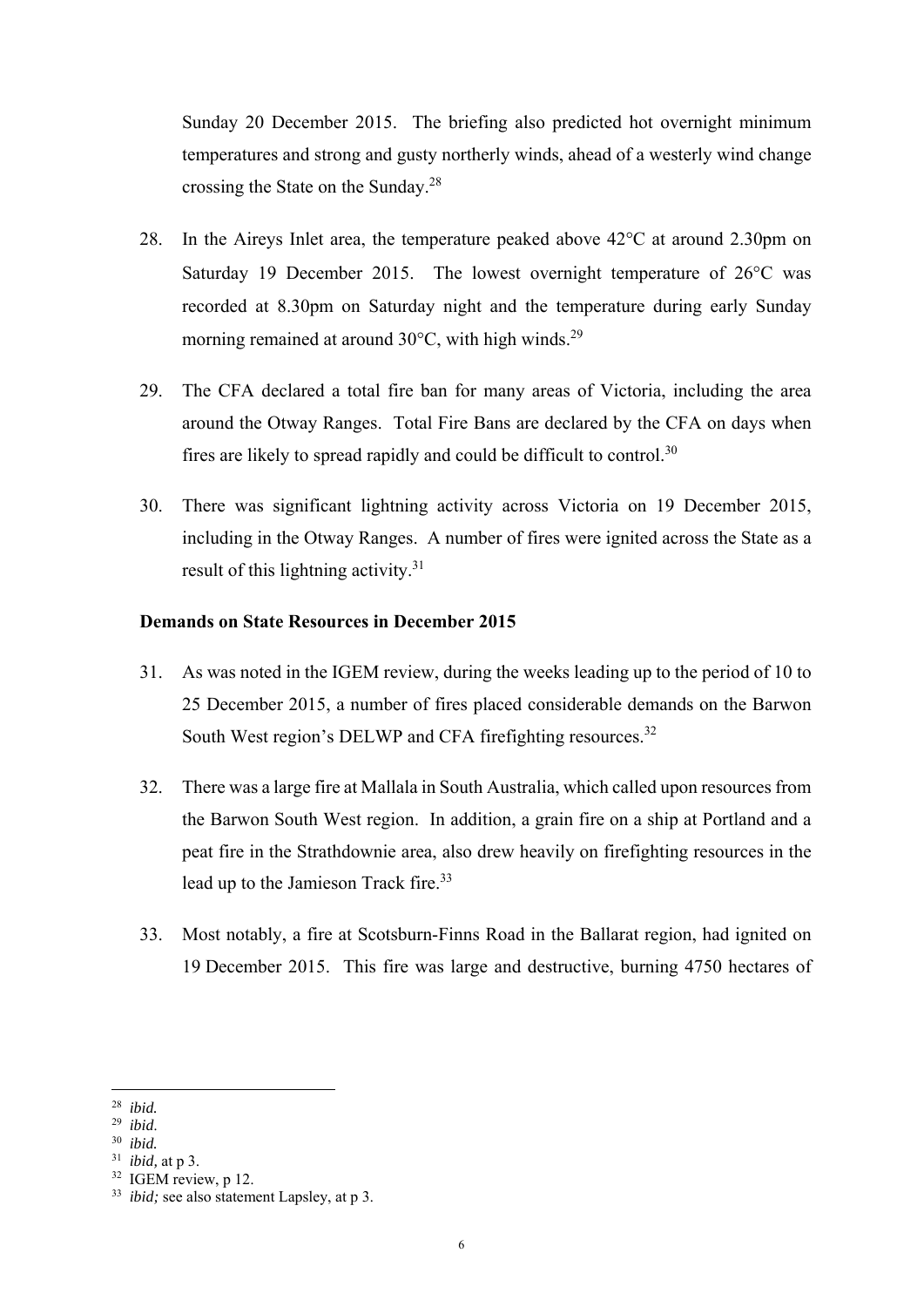land over the next eight days and destroying 12 houses in the process. It was reported approximately one hour prior to the detection of lightning in the Otwavs area.<sup>34</sup>

- 34. Shortly after this, within 20 minutes of each other, two fires were detected approximately 8km apart, within the Great Otway National Park. Each was the result of a lightning strike. The Jamieson Track fire was detected at 4.10pm and the Lorne-Delaneys Road fire was detected at 4.30pm.35
- 35. Further significant fires occurred across the State on 20 December 2015, including a fire in the Barnawatha-Indigo Valley region, which burnt 6650 hectares and destroyed or damaged five residential properties, 28 sheds, 210km of fencing and 14 cars.<sup>36</sup>
- 36. In total, there were 488 grass, scrub and bushfires reported in the period between Saturday 19 to Saturday 26 December 2015, with a total of 3739 incidents reported to the CFA, DELWP, Metropolitan Fire Brigade (**MFB**) and Victoria State Emergency Service (**VICSES**) over this period.37 This included fires requiring large ground deployments and aerial fire suppression support at Wonthaggi, Epping, Wandin North, Marysville, Cann River and Mallacoota.<sup>38</sup>
- 37. These concurrent incidents placed significant firefighting pressure on the State's resources<sup>39</sup>

## **REQUESTS FOR AN INQUEST IN RESPECT OF THE JAMIESON TRACK FIRE**

- 38. Requests that there be an inquest to examine the circumstances of the Jamieson Track fire, were received from the persons listed in Appendix A hereto (**the applicants**).
- 39. The matters raised by the applicants concern the following issues:
	- (a) the adequacy of the initial response to the Jamieson Track fire, including whether rappel crews ought to have been utilised in fighting the fire;

<sup>34</sup> statement Lapsley, at p 3.

<sup>35</sup> *ibid.*

<sup>36</sup> *ibid.*

<sup>37</sup> statement Lapsley, at p 3.

<sup>&</sup>lt;sup>38</sup> IGEM review, p 12.

<sup>39</sup> *ibid.*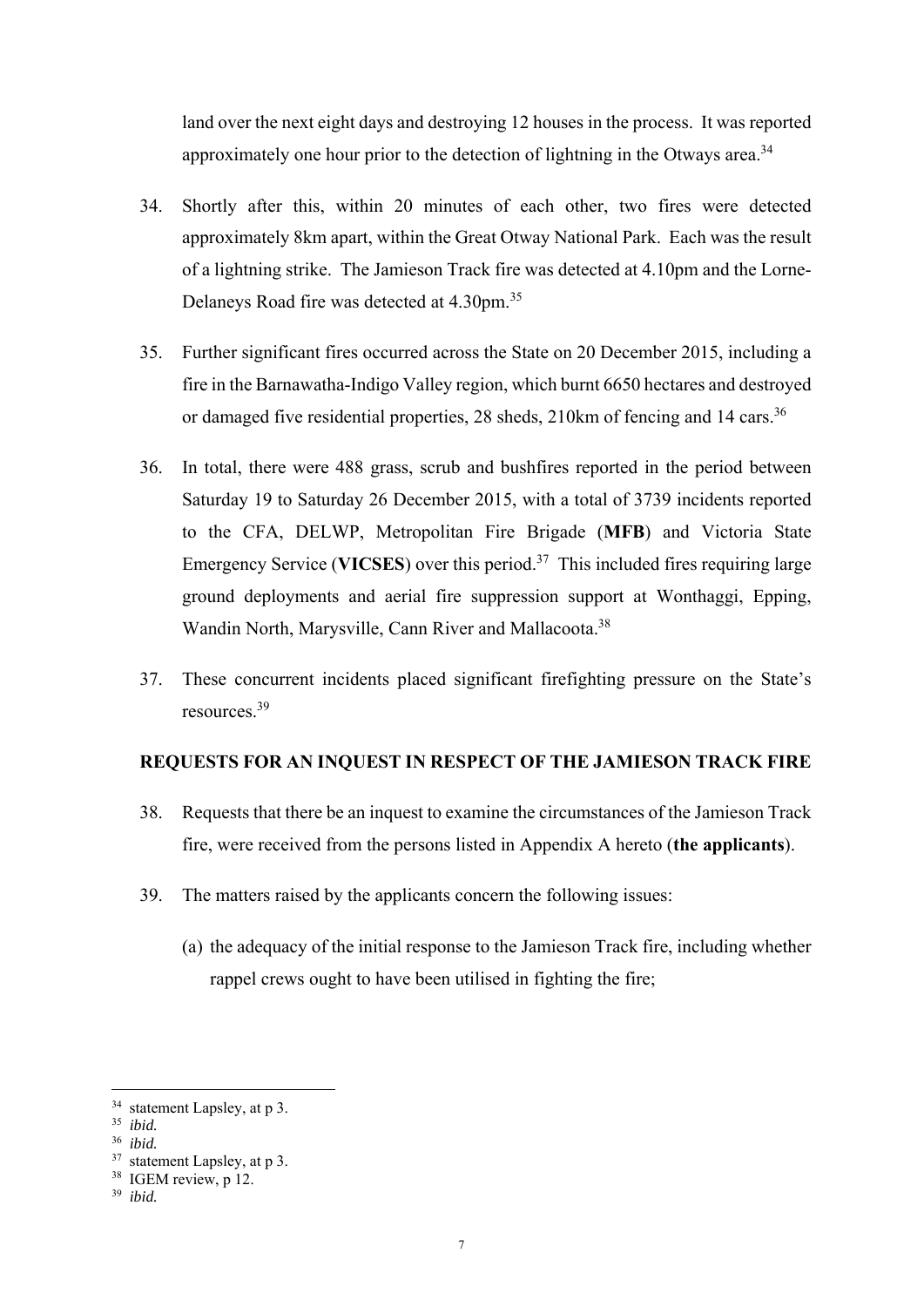- (b) the adequacy of the resources allocated to the fire response and in particular, the aerial support that was employed to fight the fire;
- (c) the appropriateness of the decision to backburn/burn out;
- (d) whether the IGEM's report is independent and adequately addresses the issues which arise from the occurrence and handling of the fire;
- (e) the appropriateness of fuel reduction strategies employed prior to the fire.
- 40. On 10 February 2016, I notified the relevant applicants that I had not yet decided whether to hold an Inquest into this fire.
- 41. Since that date, and for the purpose of investigating the fire and determining whether to hold an Inquest, I have received extensive additional materials from Emergency Management Victoria (**EMV**) and DELWP. I also toured by vehicle, on foot and in the air, the area in which the fire ignited and subsequently burned.

# **THE LEGISLATIVE FRAMEWORK**

- 42. The jurisdiction of the Coroners Court of Victoria (the Court) is inquisitorial.<sup>40</sup> The *Coroners Act 2008* (**the Act**) provides for a system whereby reportable deaths and fires are independently investigated by coroners.
- 43. It is not the role of the coroner to lay or apportion blame, but to establish the facts.<sup>41</sup> It is not the coroner's role to determine criminal or civil liability arising from a fire or death under investigation, or to determine disciplinary matters;
- 44. Section 31 of the Act provides that any person may request a coroner to investigate a fire.
- 45. Section 68 of the Act provides that as a result of any investigation into a fire, a coroner must, if possible, make findings as to:
	- (a) the cause and origin of the fire; and

 40 Section 89(4) *Coroners Act* 2008*.*

<sup>41</sup> *Keown v Khan* (1999) 1 VR 69.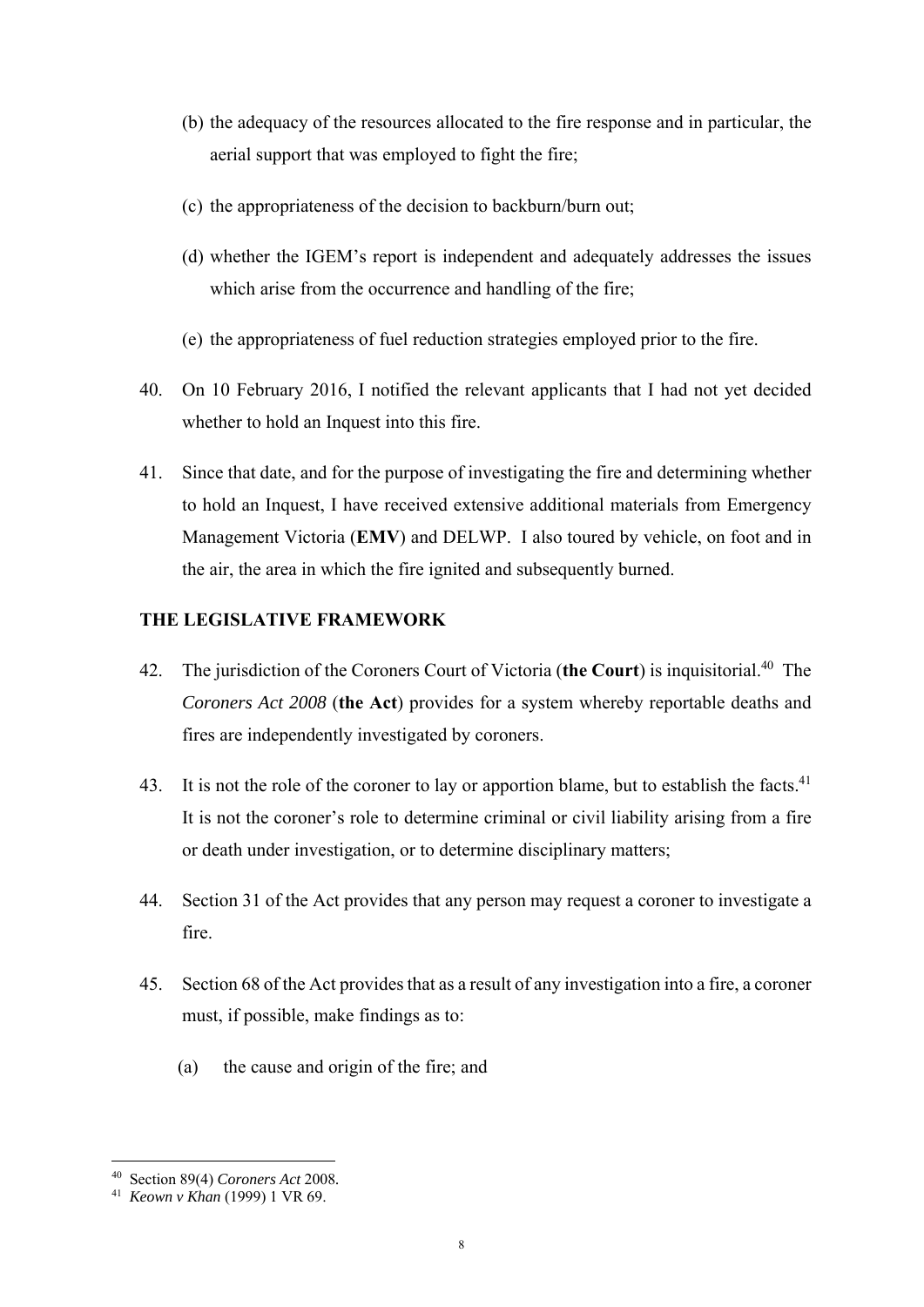- (b) the circumstances in which the fire occurred.
- 46. Section 52(6) of the Act provides that within three months of receiving a request to hold an inquest, a coroner must, in writing, advise the applicant whether they have:
	- (a) decided to hold an inquest; or
	- (b) decided that an inquest will not be held; or
	- (c) not made a decision as to whether an inquest will be held and that they will advise the applicant of the decision when a decision has been made.
- 47. The Act defines the term 'inquest' to mean a "*public inquiry that is held by the Coroners Court in respect of a death or fire.*" Less than one percent of reportable deaths are the subject of an public inquiry. This figure includes those deaths where it is mandatory under the Act to hold an inquest. This is not such a case.
- 48. It is important to note that a coroner conducts an independent and thorough coronial investigation, regardless of whether or not an inquest is held and will make written findings in relation to their investigation.
- 49. For coronial purposes, the circumstances in which a fire occurred refers to the context or background and surrounding circumstances of the fire. Rather than being a consideration of all circumstances which might form part of a narrative culminating in the fire, it is confined to those circumstances which are sufficiently proximate to be considered relevant to the fire.
- 50. In exercising my discretion whether or not to hold an inquest, I have had regard to the Act, including but not limited to:
	- (a) the Preamble of the Act;
	- (b) the Purposes of the Act; $42$
	- (c) section 7 of the Act which expressly provides that it is the intention of Parliament that a coroner should liaise with other investigative authorises,

 42 Section 1 of the *Coroners Act* 2008.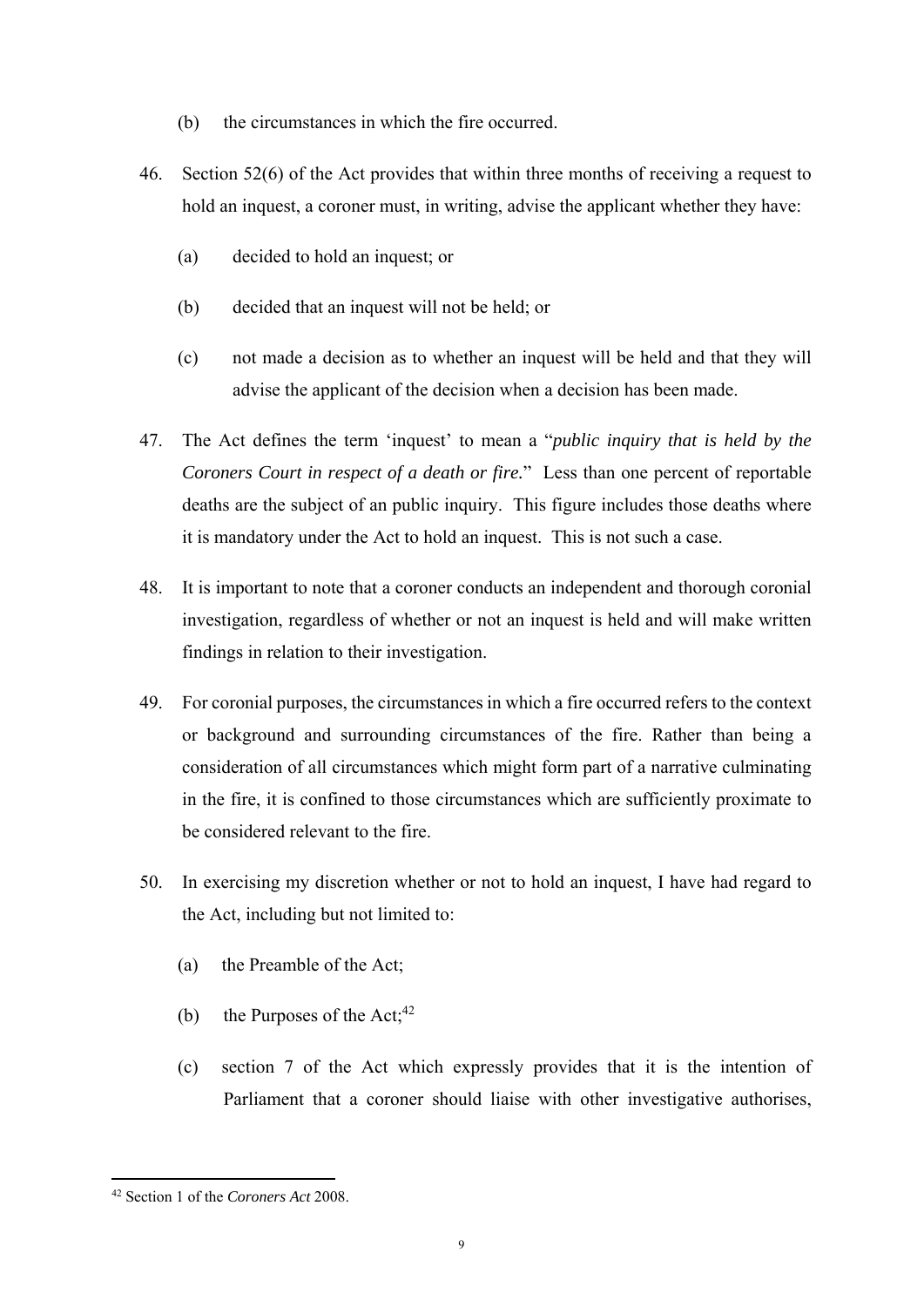official bodies or statutory officers to avoid unnecessary duplication of inquiries and investigation to expedite a coronial investigation;

- (d) section 8 of the Act which sets outs the factors a coroner should have regard to when exercising a function under the Act;
- (e) section 9 of the Act which provides that the coronial system should operate in a fair and efficient manner.

# **APPLICANTS' CONCERNS**

# **Response to the fire – Decision making of those responsible**

- 51. The matters raised in sub-paragraphs (a)-(c) of paragraph 39 above, all concern the decision making by those in charge of fighting the Jamieson Track fire, from its initial stages through to 25 December 2017, when houses were lost at Separation Creek and Wye River.
- 52. In order to investigate the matters concerning the appropriateness of the decision making of those in charge of fighting the Jamieson Track fire, I requested and obtained a detailed statement from the Emergency Management Commissioner, Mr Craig Lapsley. The analysis which follows arises from a review of Mr Lapsley's statement, the materials supplied by EMV in support of the matters set out in the statement, and the information contained within the IGEM review of the response to the fire.

# *Initial response – 19 December 2015*

- 53. On 19 December 2015, DELWP and Parks Victoria had a total of 23 personnel rostered on across two shifts in the Barwon South West region. Some of these personnel were part of the pre-positioned crews prior to the ignition of the fires. A further 29 personnel were located in the Colac ICC.<sup>43</sup>
- 54. As referred to above, on 19 December 2015, numerous lightning strikes occurred in the Otway Ranges southwest of Lorne. During the afternoon, Mount Cowley observation tower reported smoke at two locations: one near Delaneys Road and the

<sup>43</sup> IGEM review, at p 25.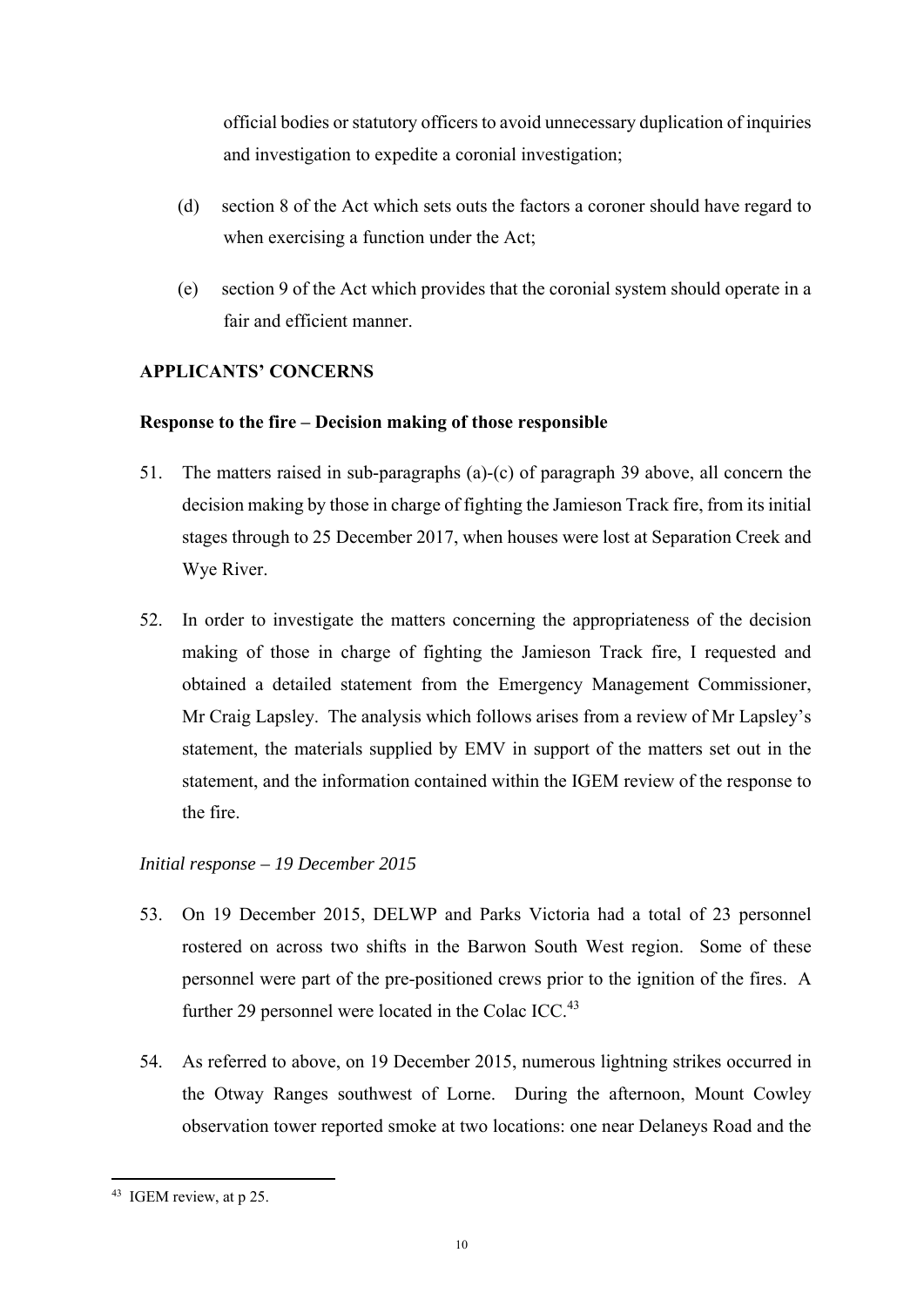second near the Jamieson Track. The first report of the Jamieson Track fire was at 4.10pm.<sup>44</sup>

- 55. Within an hour of this fire report, fire behaviour experts at State level had started to predict the potential fire spread. This information was shared in order to inform planning and operational decision making.45
- 56. The fire spread simulation tool, Phoenix RapidFire, provides an indication of the potential impact area if no suppression activities are undertaken, based on a wide range of variables, including fuel availability, weather and topography.
- 57. Initial fire prediction maps were completed within an hour of the reports for both the Delaneys Road and Jamieson Track fires.<sup>46</sup> It is worthy of note that on the basis of these maps, at that time, the Delaneys Road fire was, arguably, the more threatening of the two fires  $47$
- 58. Although the two fires were relatively close together, the two ignition points were in different, deep gullies and therefore had the potential to threaten different areas of the Otway ranges. As a result, the available fire fighting resources in the area needed to be shared between the two fires. Crews from both DELWP and the CFA, supported by large bulldozers, were initially deployed to both fires following the smoke reports.48
- 59. Nine personnel, one tanker, two Slip on Units<sup>49</sup> and a bulldozer were dispatched to the Jamieson Track fire, late afternoon on 19 December. A fixed-wing observation aircraft was also dispatched to assess the fire. Two further bulldozers were available and on standby, in case they were needed.<sup>50</sup>
- 60. The crew that were dispatched were not able to access the fire in their vehicles, encountering terrain that was densely forested, extremely steep and hazardous.<sup>51</sup>

 44 *ibid.*

<sup>45</sup> statement Lapsley, at p 9.

<sup>46</sup> *ibid.*

<sup>&</sup>lt;sup>47</sup> *ibid*, and attachments R and S thereto.

<sup>48</sup> statement Lapsley, at p 6.

 $49$  a firefighting unit often on a 4 x 4 tray body vehicle with a small water tank (400 litres), a pump and length of hose.

<sup>&</sup>lt;sup>50</sup> IGEM review, at p 25.

<sup>51</sup> *ibid.*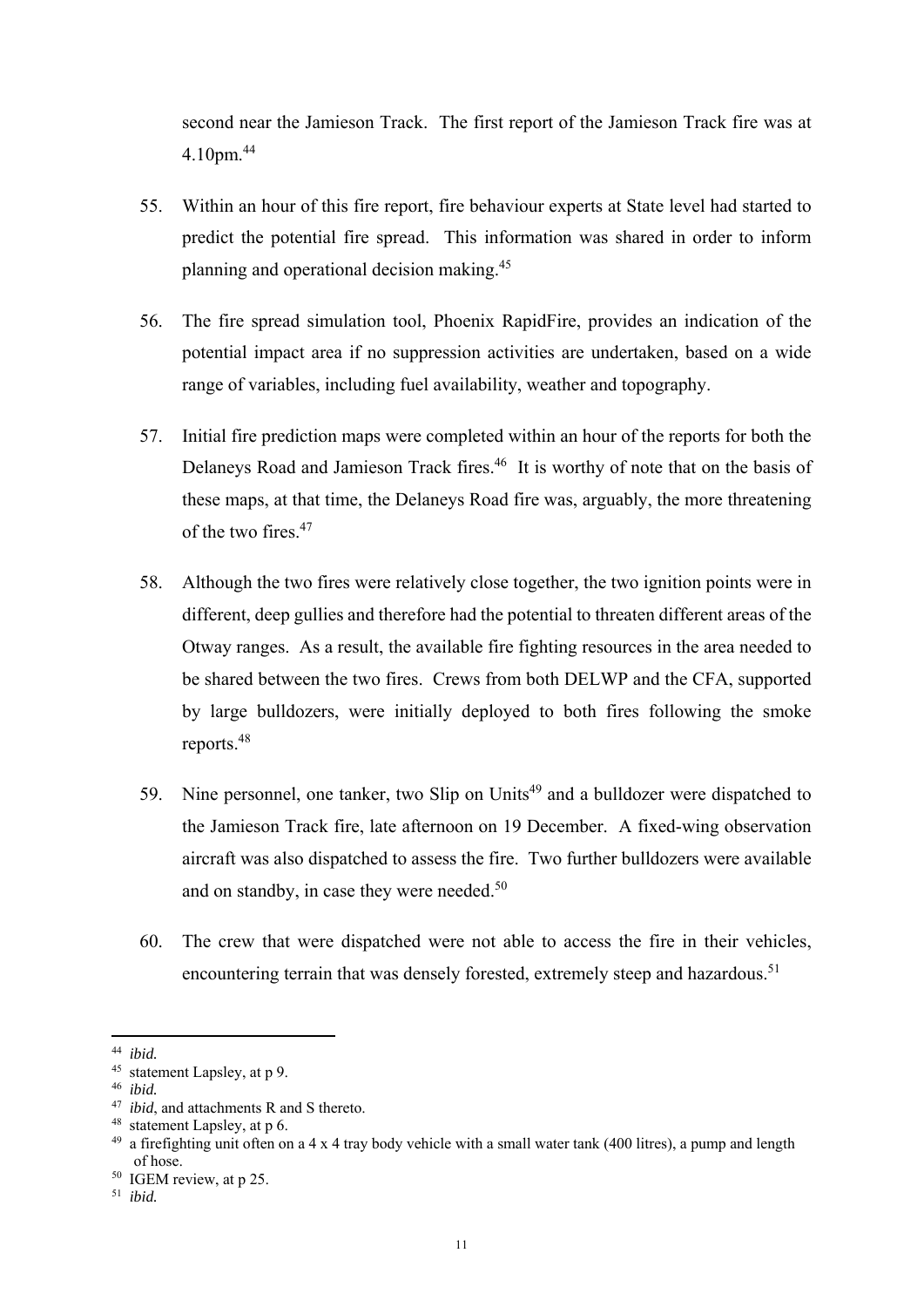- 61. It was determined that the preferred, and safest option, was to access the fire by bulldozer rather than using ground crews alone, given the very heavy fuels associated with tall stringybark forests, and forecast weather conditions.<sup>52</sup> The plan was for the bulldozer to construct a mineral earth track into the fire, an estimated distance of 1.5km.<sup>53</sup>
- 62. The crew did what they could to check on access to the fire while awaiting the arrival of a bulldozer. They were initially able to pick up a disused and extremely overgrown logging track, which nevertheless, assisted to a degree with access.<sup>54</sup>
- 63. The track ran for about 500m along the narrow ridegeline but then diverged away from where crews needed to go to attack the fire.<sup>55</sup>
- 64. After this point, the area was again densely forested, very steep and slippery.<sup>56</sup> Due to the dense forestation and heavy fuel loads associated with talk stringybark trees, access, even on foot, was extremely difficult and dangerous.<sup>57</sup>
- 65. Once it had arrived, the large bulldozer supported by ground crew, commenced constructing an access track, initially along the former logging track. After about 800m, the ridgeline became less obvious, and progressively steeper terrain was encountered. The air observer continued to provide support until dark, to ensure the bulldozer continued on the right ridgeline. Good progress was made.<sup>58</sup>
- 66. At approximately 6.00pm on 19 December 2015, a medium helicopter was dispatched by the State Air Desk to both fires, to undertake water bombing operations.59 By this time, the Jamieson Track fire was estimated to be about one hectare in size  $60$

- 54 *ibid.*
- 55 *ibid.*
- 56 IGEM review, at p 25.

- 58 statement Lapsley, at p6.
- 59 *ibid.*
- 60 *ibid.*

 $52$  statement Lapsley, at p 6.

<sup>53</sup> *ibid.*

<sup>57</sup> IGEM review, at p 25; statement Lapsley, at p 6.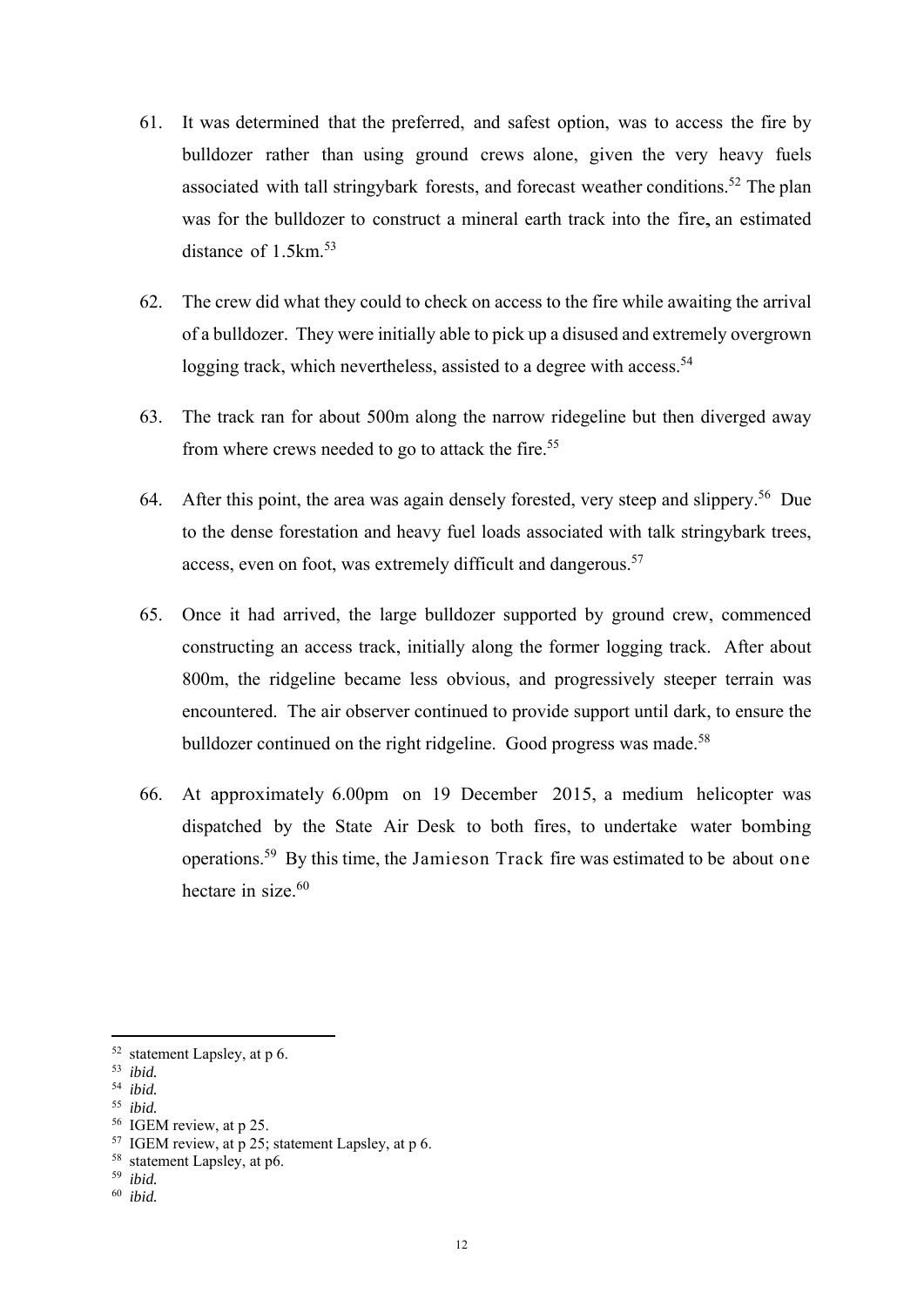- 67. Given the conditions and observed fire behaviour at that time, the Incident Controller's expectation late on 19 December 2015 was that the Jamieson Track fire would be contained by midday on 20 December 2015.
- 68. The bulldozer reached the western flank of the fire at about 9.00pm and commenced work, tracking a short section to the south into a very steep gully. At this point, the fire behaviour was described as "*notable*", with 1-2m flame heights and fire readily climbing to the tops of stringybark trees, which were in excess of 40m in height.<sup>61</sup> The fire was also observed to be spotting readily from the tops of the stringybarks, with spotover observed up to 50m across the gully at this time. The terrain was very steep with sections exceeding degrees. 62
- 69. At this time, options were considered for the deployment of fire-fighting crews. In particular, consideration was given to the possibility of walking around the fire edge.<sup>63</sup>
- 70. The Sector Commander decided that it was unsafe for firefighters to proceed on foot, due to the strength and activity of the fire behaviour. He also concluded that attempting to construct a control line with hand tools would be futile, given that the spotting activity would immediately overrun any line which was able to be constructed<sup>64</sup>
- 71. The Sector Commander also observed that there were a large number of overhead hazards, due to the fact that there were large trees with hollows burning within them, creating an inherent safety risk.<sup>65</sup>
- 72. It has been suggested that rappel crews ought to have been used to fight the Jamieson Track fire from an early stage. Rappel crews are normally dropped into a reasonably cleared area from which they walk to the fire zone. While both the terrain and safe access was difficult above Lorne, the area was not remote. As the United Firefighters Union (**UFU**) submission notes, a bulldozer track had been cut into the fire area within a matter of hours of it being detected. As such, rappel crews would not have been an appropriate initial attack strategy in

 61 *ibid.*

<sup>62</sup> statement Lapsley, at p 7.

<sup>63</sup> *ibid.* 

<sup>64</sup> *ibid.*

<sup>65</sup> *ibid.*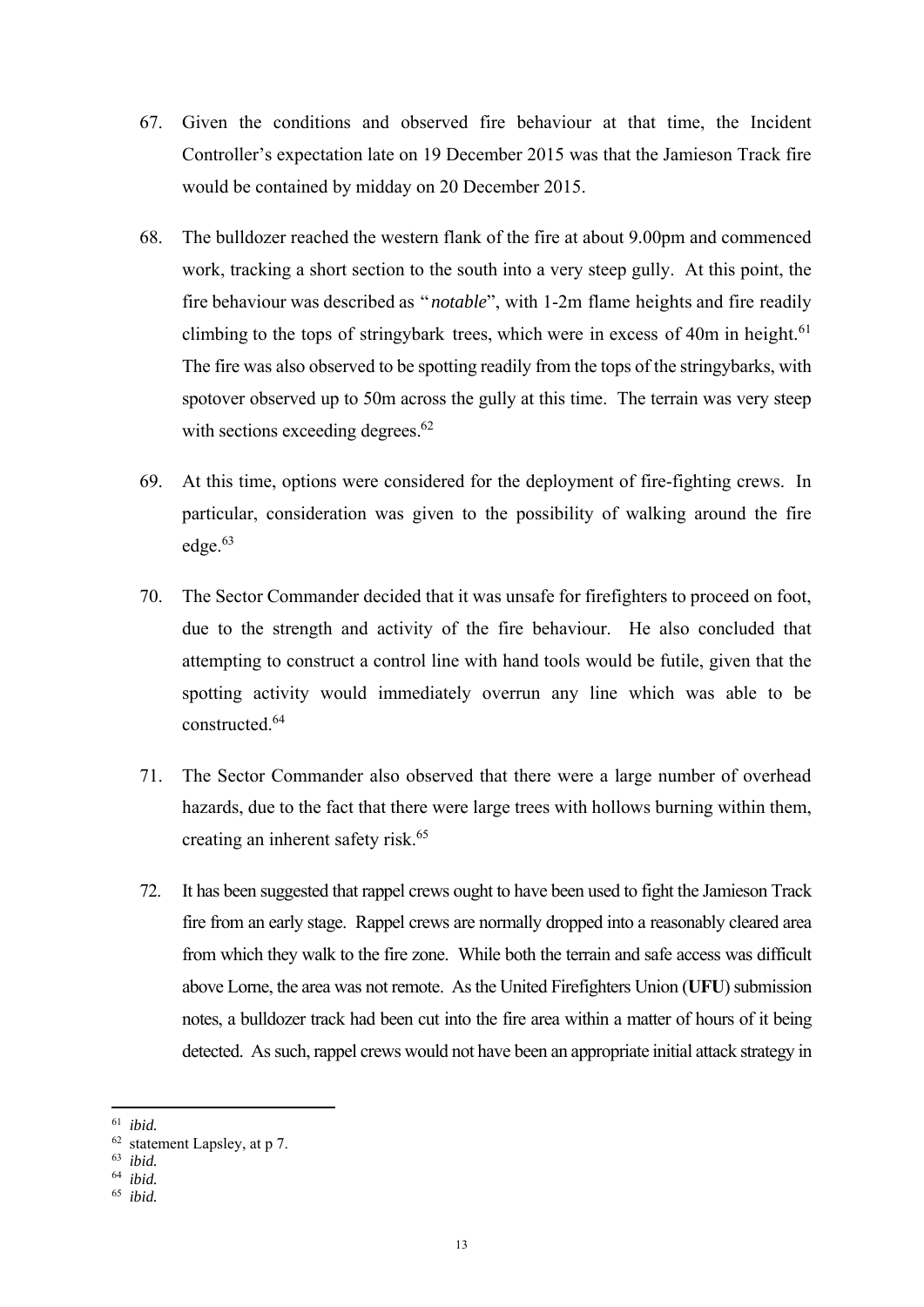this instance, given the timeframe for deployment, the time fire start and commensurate safety risks.

- 73. At this time, firefighters were directed to continue to operate slip-on units in support of the bulldozer, which continued to be engaged in construction of a containment line.<sup>66</sup>
- 74. The crew continued to work on the containment line until there was no natural light left. For safety reasons, the crew was withdrawn to the bulldozer track at this time. The night crew of 10 personnel was shared across the two fires.
- 75. During this period, the Sector Commander and the bulldozer driver, both very experienced firefighters, recognised that the fire behaviour continued to increase and consequently determined that it was not safe to proceed further. The bulldozer withdrew to safer ground, arriving back up at the constructed track on the northern edge of the fire at about 12.30am on 20 December 2015. When the bulldozer began to withdraw at around 11.30pm, about 80% of the fire perimeter had been tracked.<sup>67</sup> Shortly after midnight, the Sector Commander noted that the temperature exceeded 30°C and the fire behaviour continued to increase.<sup>68</sup>
- 76. A watch was maintained on the Jamieson Track fire overnight. The intent was to recommence bulldozer operations during daylight hours on 20 December 2015.<sup>69</sup>
- 77. Mr Lapsley's analysis of the initial attack on the Jamieson track fire is as follows:

"*Despite best efforts in the first attack response to the Wye River-Jamieson Track fire, conditions were such that unacceptable safety risks to fire fighters prevailed. Control line construction on the night of 19 December 2015 was undertaken in very demanding conditions, with operations skillfully undertaken*  …"<sup>70</sup>

78. I accept Mr Lapsley's evidence in relation to this matter.

 66 *ibid.*

<sup>67</sup> *ibid.* 

<sup>68</sup> *ibid.*

<sup>69</sup> *ibid.*

<sup>70</sup> *ibid.*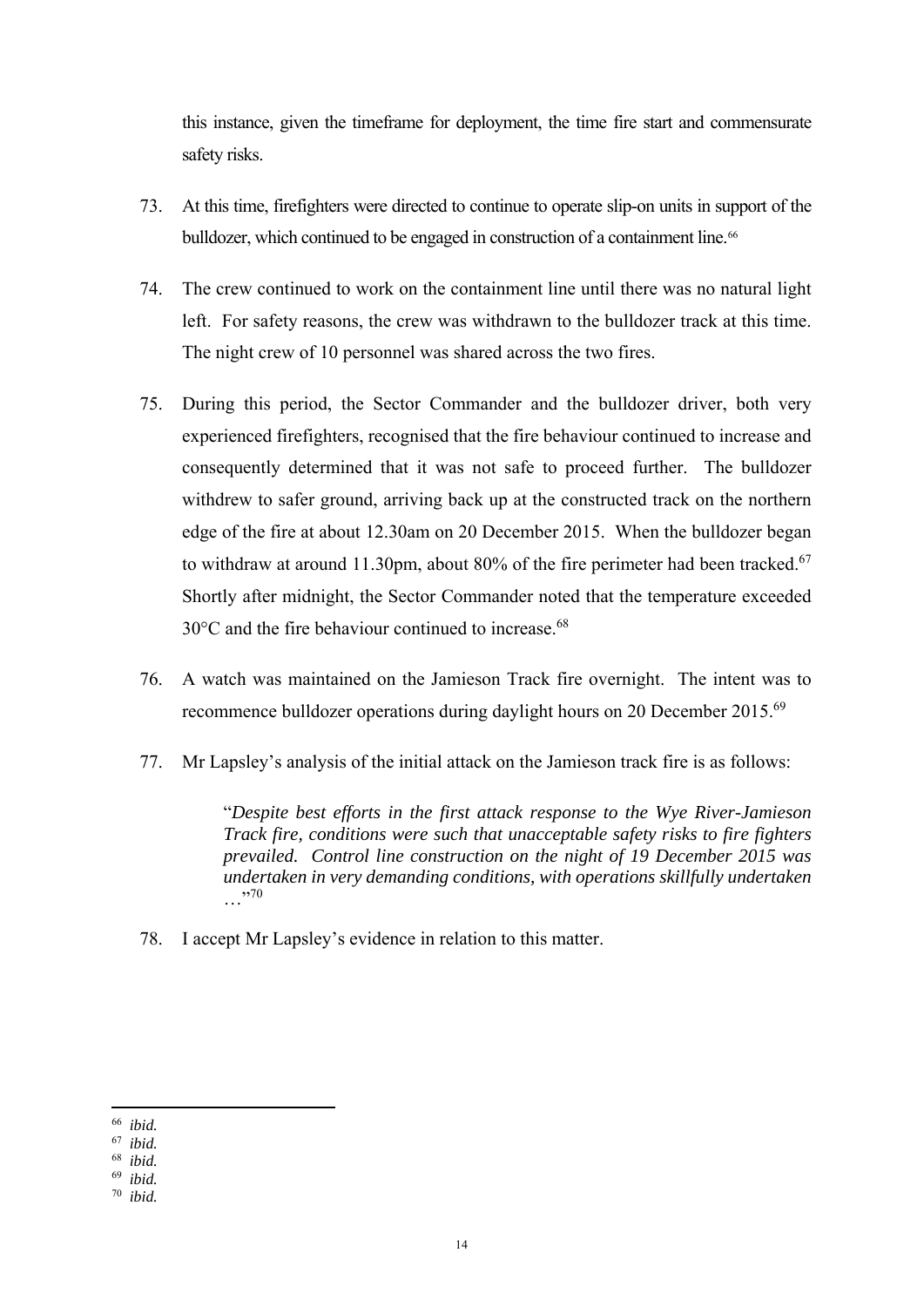#### *The days which followed* – *20 and 21 December 2015*

- 79. At 7.22am on 20 December 2015, it was estimated that the fire had grown to about five hectares in size. Due to spotover occurring throughout the night, about 80% of the fire perimeter was by then, untracked.<sup>71</sup>
- 80. The Incident Management Team (**IMT**) requested aircraft at the fireground as soon as possible. It should be noted that aircraft were used extensively in managing the Jamieson Track fire, performing aerial observation, water and retardant bombing, transport and aerial incendiary functions.72
- 81. The medium helitack and support aircraft were airborne at 7.24am. Between 9.00am and 1.30pm, a total of seven firefighting aircraft, including four water bombers (two large air tankers and two smaller tankers) and three helitacks (two medium, one large), had been dispatched to fight the Jamieson Track fire.<sup>73</sup>
- 82. It should also be noted that at the time of the ignition of the Jamieson Track fire, there were six major fires then alight which required water bombing resources to be allocated to them. In total, on 19 and 20 December 2015, aerial water bombing resources were deployed to approximately 32 fires (19 of which ignited on 19 December 2015 and a further 13 of which ignited on 20 December 2015). The deployments were required to places as far across the State as Barnawartha, Wonthggi, Epping, Wandin North, Marysville/Buxton and Cann River.<sup>74</sup>
- 83. As the concurrent demands on the aerial water bombing resources were high, the State Air Desk, appropriately, allocated the available resources to these fires based on the State Strategic Control Priorities. Those considerations included the need to maintain capacity for readiness for other fires which might ignite across the State, due to the extreme fire conditions which then existed.<sup>75</sup>

 71 *ibid.*

<sup>72</sup> IGEM review*,* at p 21.

<sup>73</sup> IGEM review*,* at p 26.

<sup>74</sup> *ibid.*

<sup>75</sup> *ibid.*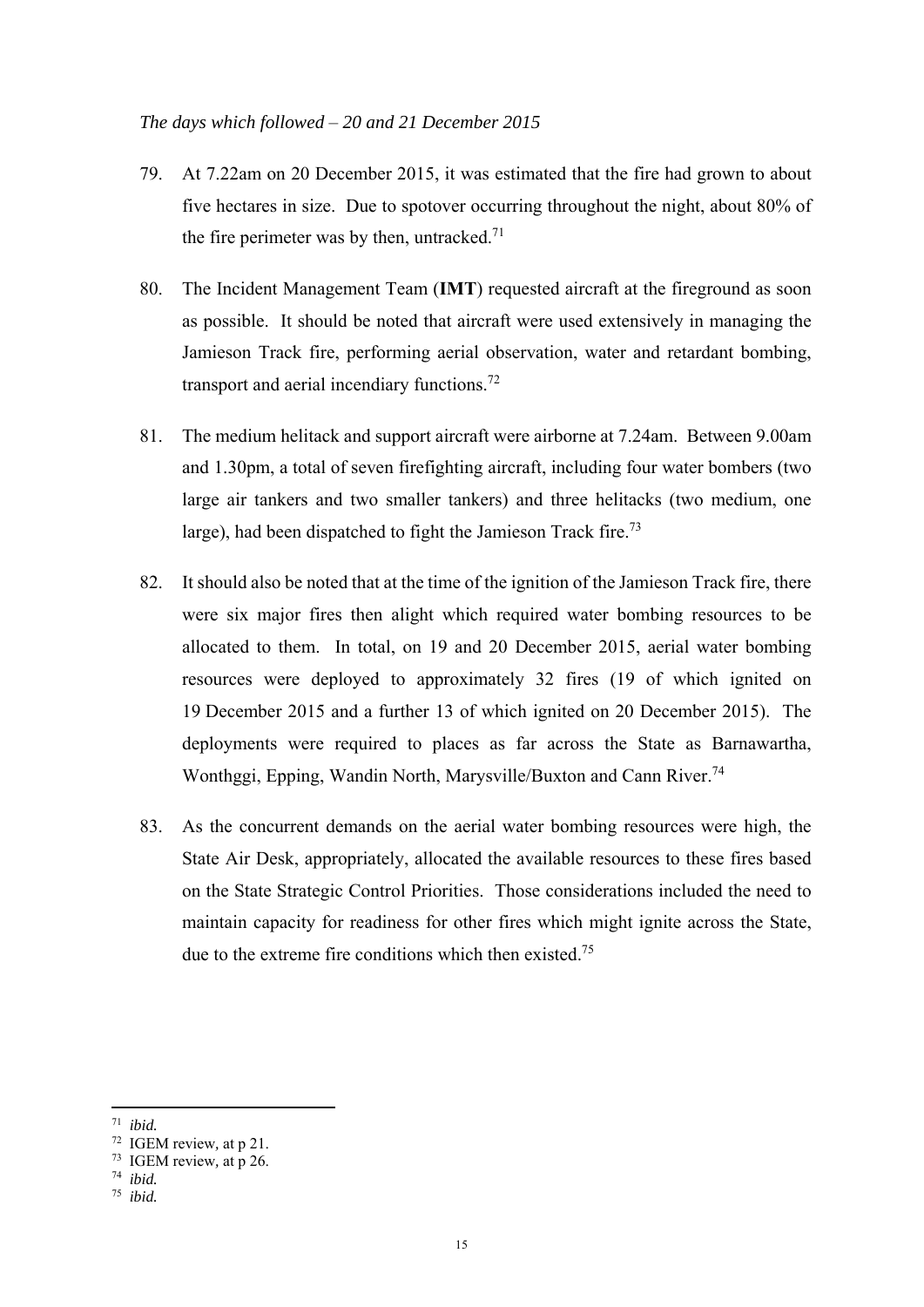- 84. Due to the fact that the Jamieson Track fire had jumped containment lines, in addition to the water bombing resources, additional bulldozers were also deployed to the fire.<sup>76</sup>
- 85. During the morning of 20 December 2015, fire intensity exceeded thresholds that are considered maximum for crews to successfully rakehoe control lines by hand. Thresholds for safe operation of machinery were also exceeded overnight, particularly in relation to fire intensity and terrain steepness. Under these conditions, successful direct attack on the fire was not possible due to weather, fuels and the exceedingly steep and inhospitable terrain.<sup>77</sup>
- 86. Decisions about safety are based upon a process of dynamic risk assessment informed by factors including continuous situational awareness, incident intelligence, fire predictions, weather prognosis and availability of resources.78 Appropriately, this approach has been informed by the lessons of past events, most recently the findings and recommendations resulting from the inquest into the deaths of Katie Peters and Steven Kadar.79
- 87. Conditions continued to escalate during the morning, with fire increasing to 20 hectares in size by  $10.25$ am.<sup>80</sup> The fire continued to be located in the extremely steep and inhospitable terrain which is a feature of the area. Two bulldozers constructed control lines, with the aerial water bombing resources assisting to slow the progress of the fire. $81$
- 88. Strengthening north-westerly winds led to a significant escalation in fire intensity from 12.30pm. Between 12.30pm and 1.00pm, the wind shifted to the west, associated with a frontal change, and the fire made a significant run, spotting across to the next ridge. Rain followed the frontal change and caused the aerial support to be grounded.<sup>82</sup>
- 89. At 5.40pm, the fire was estimated to be 65 hectares in size, with a 6km perimeter. Despite constant attention and best efforts, about 70% of the perimeter remained

78 *ibid.*

<sup>76</sup> statement Lapsley, at p 7.

<sup>77</sup> statement Lapsley, at p 8.

<sup>79</sup> *ibid;* see also the Finding of Coroner Olle in the *Inquest into the deaths of Peters (COR 2013 0648) and Kadar (COR 2013 0649)*, dated 17 December 2015.

<sup>80</sup> statement Lapsley, at p 7.

<sup>81</sup> *ibid.*

<sup>82</sup> *ibid.*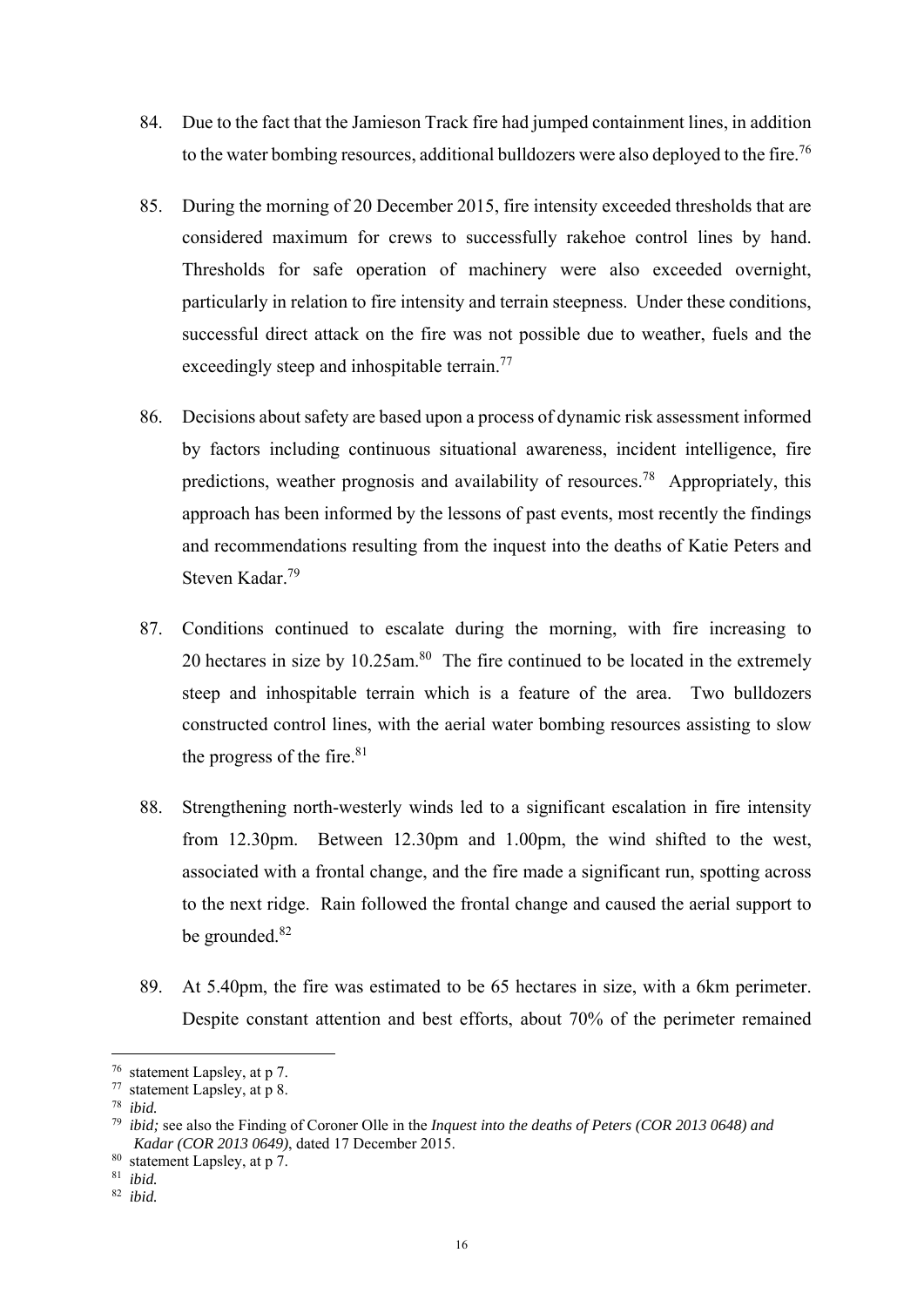uncontained. $83$  The continued risks to the safety of firefighting personnel posed by the steep, inaccessible slopes and inhospitable and dangerous terrain, meant that increasing the on-ground resources was not feasible.<sup>84</sup>

- 90. On the afternoon of 21 December 2015, the Regional Controller (**RC**), deployed a Level 3 Incident Controller to assess the fire management arrangements. The conclusion of this review was that there was a significant risk of the Jamieson Track fire developing into a major incident.<sup>85</sup> The RC subsequently discussed escalation of the incident with the DELWP Chief Officer and SRC. This led to a decision to upgrade the fire to a Level  $3$  incident.<sup>86</sup> The formal transition of incident control occurred at 4.18pm on 21 December 2015.87
- 91. By the afternoon of 20 December 2015, the IMT had commenced planning and analysing alternative options for controlling the fire. Iterations of these options were produced at 1.00pm on 20 December and 5.00pm and 10.00pm on 21 December 2015. On 21 December 2015, the Incident Controller (**IC**) expected the fire to be contained by late on 24 December 2015.<sup>88</sup> By the morning of 22 December 2015, this expectation was revised to the fire being controlled by late on 26 December 2015.89

## *Back burning and burning out – 22 to 24 December 2015*

- 92. The weather on 22 December 2015 was moderate, with cloud cover until early afternoon, temperatures below 20°C, and east/south-east winds of up to 9kmh. Temperatures were expected to increase to mid-20s on 23 December 2015, with winds remaining east/south-east and south-east at 10-15kmh. Expectations of considerably increased fire danger on 25 December 2015 remained.<sup>90</sup>
- 93. On the morning of 22 December 2015, the SCC, RC and IC conferred via a teleconference, to discuss the best way to approach the incident.
- 83 *ibid.*

<sup>86</sup>*ibid*. 87 *ibid.*

<sup>84</sup> IGEM review*,* at p 29.

<sup>85</sup> *ibid.*

<sup>88</sup> IGEM review*,* at p 30.

<sup>89</sup> *ibid.*

<sup>90</sup> *ibid.*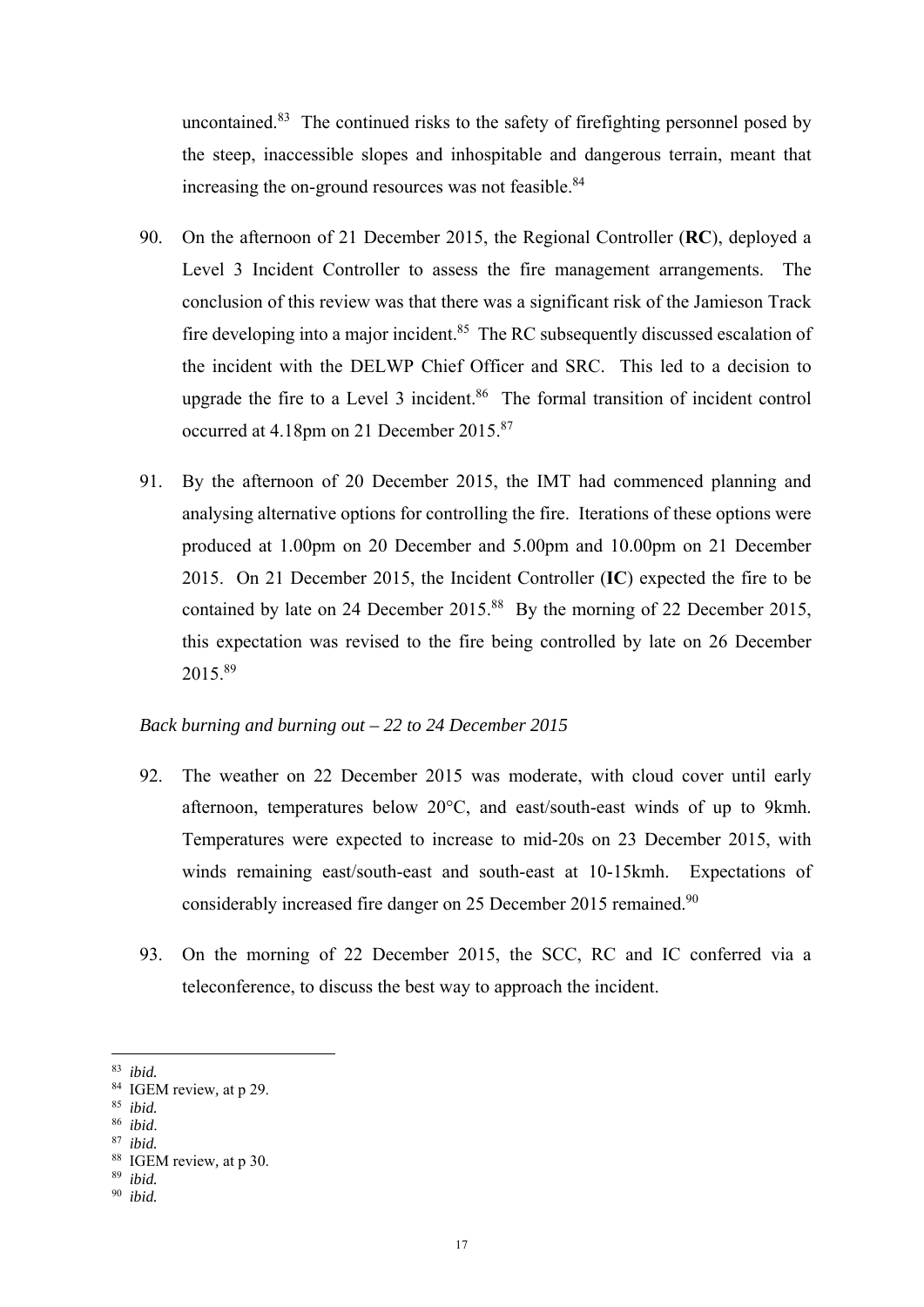- 94. The final analysis included four options:  $91$ 
	- (a) Option 1: direct attack using helitak, aerial bombers and large air tankers in holding pattern;
	- (b) Option 2: establish and/or consolidate containment lines by hand, supported by bulldozers where practicable;
	- (c) Option 3: back burning from Jamieson Track/Wye Road (West) along Jamieson Track to the spur southeast of existing spotover in the east;
	- (d) Option 4: back burning from Jamieson Track/Wye Road to Great Ocean Road.
- 95. Option 4, involving back burning the unburnt areas between Jamieson Track and east to the Great Ocean Road was rated as having an 80-90% chance of succeeding. Option 3, with back burning of a lesser easterly extent, was rated as having an 80% chance of success. By contrast, options 1 and 2, which did not involve any back burning, were assessed as having a 20% and 50% chance of success respectively.<sup>92</sup>
- 96. The IMT analysed the options against cost estimates, fire fighting resource requirements and availability, estimated probability of success, consequences of failure and contingency requirements, risks to firefighters and the public, and broader economic, environmental and organisational impacts.<sup>93</sup> Taking these matters into account, the IC, together with team leaders of the IMT identified Option 4 as the approach that had the greatest chance of succeeding in containing the fire. The final options analysis was underpinned by a detailed assessment of relevant factors, including:94
	- (a) the condition of existing tracks and firebreaks;
	- (b) prediction of fire behaviour through use of the Phoenix RapidFire mapping tool;
	- (c) an assessment of fuel moisture;

 91 *ibid.*

<sup>92</sup> *ibid.*

<sup>93</sup> *ibid.*

<sup>94</sup> *ibid;* see also statement Lapsley, at p 13.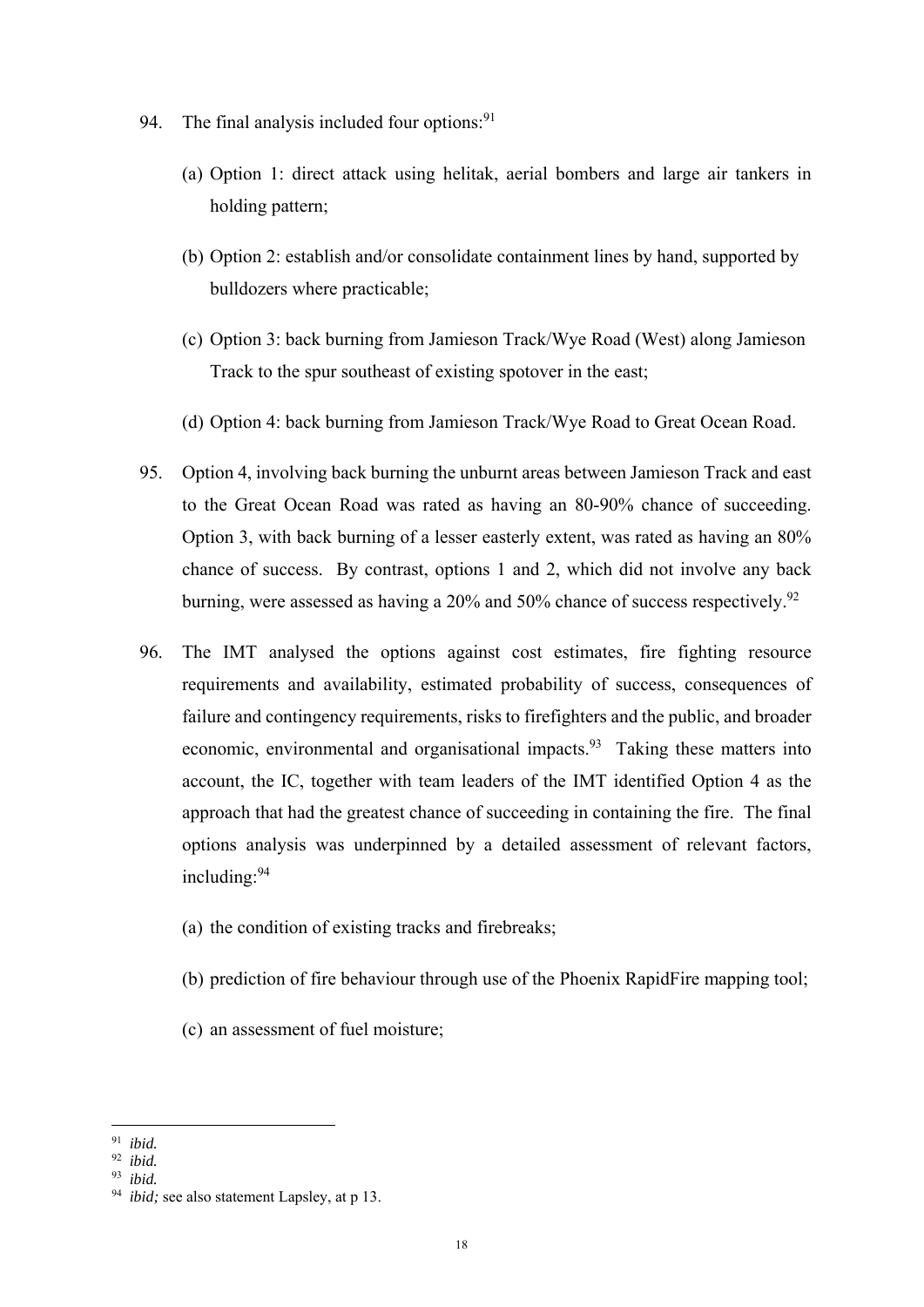- (d) fallback and escape routes for fire crews;
- (e) access for vehicles;
- (f) limitations of the effectiveness of the use of retardant and water bombing as a method of fire control; and
- (g) the time available before expected escalation in fire danger.
- 97. The back burning strategy which formed Option 4 was formally approved at 1.00pm on 22 December 2015 by the SRC, comprising incident, region and state levels of control.95
- 98. Since it was recognised that if the back burning strategy failed, there was a risk of a much larger fire and therefore a risk to assets, the IC initiated planning for community engagement and safety strategies for communities to the north and south of the fire, as well as for the Great Ocean Road.96
- 99. As at 2.26pm on 22 December 2015, the Jamieson Track fire was estimated to be 141 hectares in size and had burnt upslope from its origin to the Jamieson Track. The edge of this section ran approximately 500m along the Jamieson Track.<sup>97</sup> Two sections in this vicinity were identified as being appropriate for back burning operations, *viz*:
	- (a) from east of the section that had burnt out to the Jamieson Track, through to the Great Ocean Road (**the east section**);
	- (b) from west of the section that had burned out to the Jamieson Track, through to Wye Road (**the west section**).98
- 100. Once the back burning operations began on 22 December 2015, they progressed well,<sup>99</sup> with flame heights of 1-1.5 $m^{100}$  and fire burning downslope from the Jamieson Track, as planned.101 The time sequence of operations was recorded by aerial infrared

<sup>95</sup> *ibid;* see also statement Lapsley, at p 13.

<sup>96</sup> *ibid.*

<sup>97</sup> statement Lapsley, at p 14.

<sup>98</sup> *ibid.*

 $i$ *hid*.

<sup>&</sup>lt;sup>100</sup> IGEM review, at p 31.

<sup>&</sup>lt;sup>101</sup> statement Lapsley, at p 14.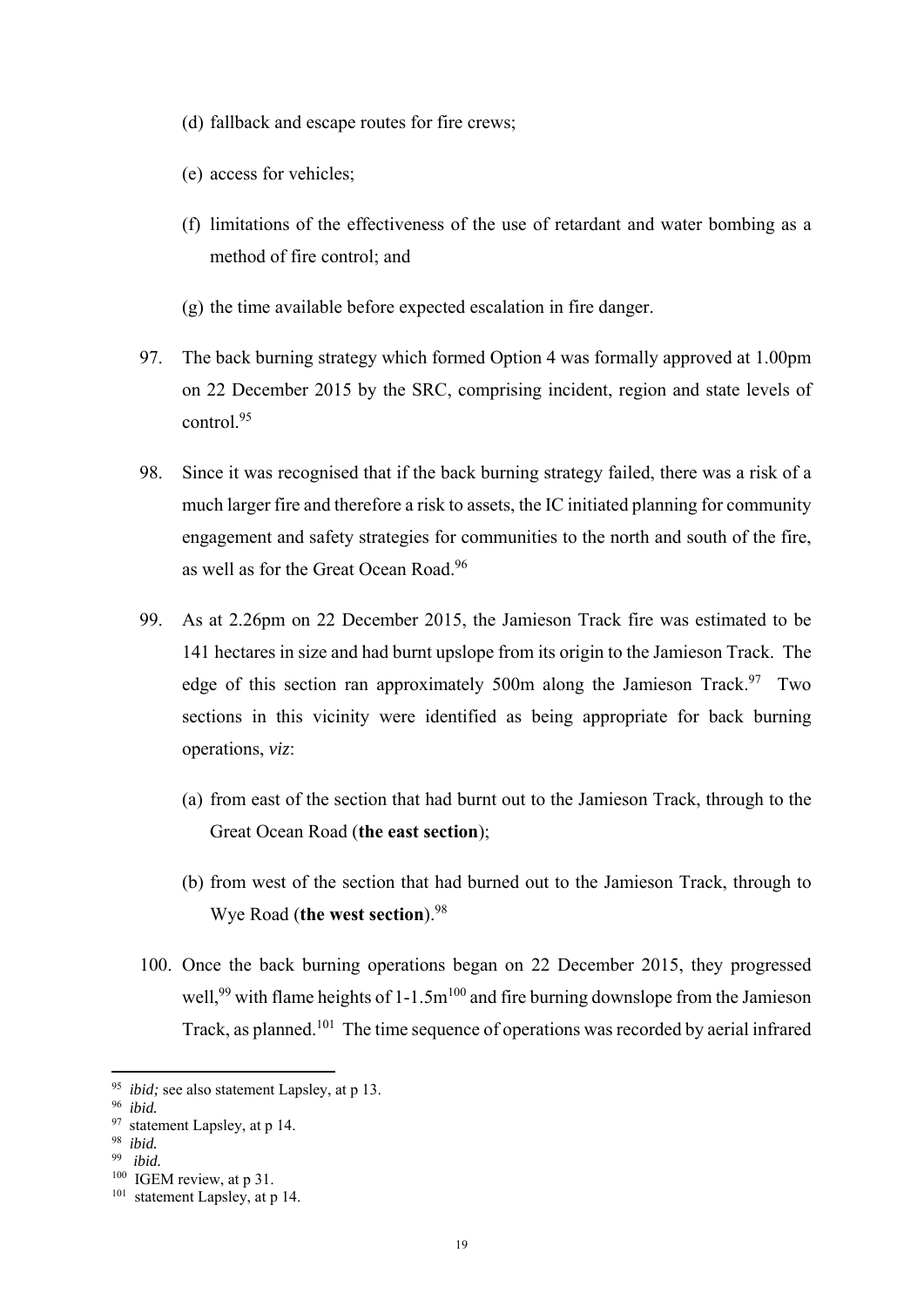linescan, which shows the progression of the back burn over 22 and 23 December 2015.102 A small amount of incendiary ignition was also dropped into the fire zone on 23 December 2015, to target previously unburned or incompletely burned areas within the original area which the fire had moved through between 19 and 22 December 2015.103

- 101. As a result of the back burning operations and incendiary ignition which took place between 22 and 24 December 2015, very little fuel within the target area remained unburned.104
- 102. Reports from 24 December 2015 indicate that the fire was quiet throughout the day and remained within the existing containment lines. By this time, the crews were also finalising the back burning operations.<sup>105</sup>
- 103. Overall, reports indicate that the back burn progressed as had been planned, implementing the strategy of protecting against the fire spreading south, with northerly winds forecast for 25 December 2015. Final reports from 24 December 2015 indicate the helitak water bombing continued until late afternoon and that crews were actively patrolling and blacking out hotspots.<sup>106</sup>
- 104. With the back burning providing protection against the spread of the fire to the south, crews prepared containment lines on the northern side in preparation for a wind change which was expected for late on 25 December  $2015$ .<sup>107</sup> For this purpose, crews cut, by using a bulldozer, a containment line along the north-west of the fire area, as well as along Jamieson Creek running along the north east flank of the fire area. By 10.00pm on 24 December 2015, the bulldozer had progressed up Jamieson Creek from the Great Ocean Road to a point halfway along the northern boundary of the fire.<sup>108</sup>
- 105. Aerial reconnaissance monitored the fire throughout the period 22 to 24 December 2015. This strategy was successful in reducing fuel and potential fire intensity as

<sup>102</sup> *ibid.*

<sup>103</sup> *ibid.*

<sup>104</sup> *ibid;* the only notable area of unburned fuel was within a wet gully area in the west section. Attempts to burn out this section on 24 December 2015 were unsuccessful.

<sup>&</sup>lt;sup>105</sup> IGEM review, at p 31.

<sup>106</sup> *ibid.*

<sup>107</sup> *ibid.*

<sup>108</sup> *ibid.*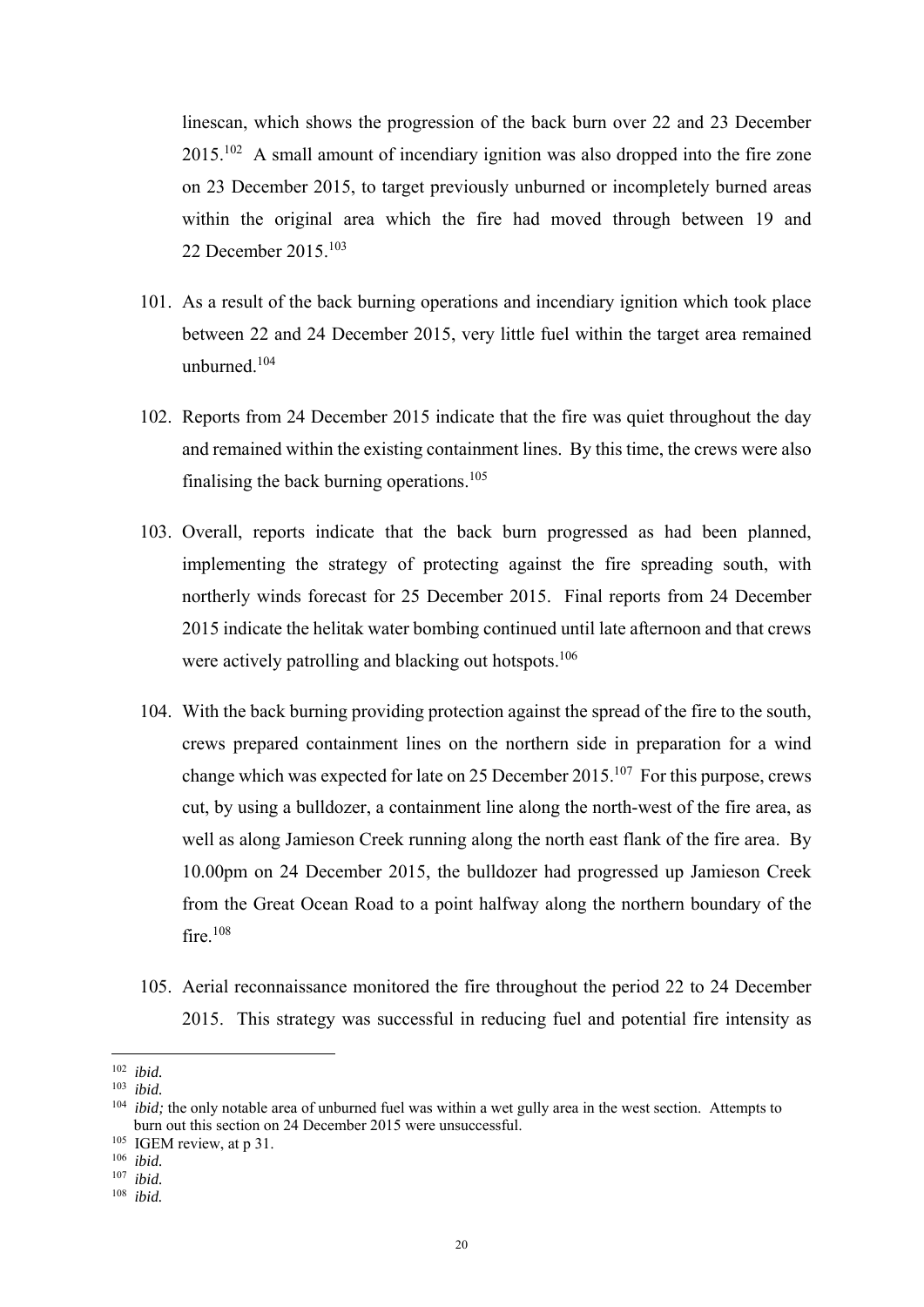infrared mapping had previously identified 1000 hotspots in the original fire. In addition, the IMT undertook smoke modelling to assess the impact on towns and the Great Ocean Road.109

106. There were two flare ups during the night of 24 December 2015, which were successfully dealt with. By the morning of 25 December 2015, the fire was still within the established containment lines. The southern edge of the fire included a *"tongue"* that had burnt upslope to within 10m of the Jamieson Track during a fire run which had taken place on 21 December 2015.<sup>110</sup> Wind speed increased to a maximum of 19kmh late on the evening of 24 December 2015 and swung to the north north-east. Reports indicated that a maximum wind speed of 39kmh was expected for the early hours of 25 December 2015.111

#### *25 December 2015*

- 107. Due to the high fire danger which had been forecast for 25 December 2015, the fire control strategy focused on keeping the fire within the containment lines which had been built over previous days.<sup>112</sup> Northerly winds continued throughout 25 December 2015. For this reason, it was recognised that that any fire which jumped containment lines and was not quickly controlled, could expand and run to the south. The proposed strategy was for aircraft to immediately attack any spotover that occurred.113
- 108. On 25 December 2015, day shift crews were deployed from 6.30am. Active patrols were undertaken along the Jamieson Track (which was still the southern boundary of the fire) to ensure that any areas of potential flare up were blacked out.
- 109. The Division Commander reported increasing winds by mid-morning, and crews were actively deployed along the Jamieson Track in a concerted effort to deal with

 109 *ibid.*

<sup>110</sup> *ibid.*

*ibid.* 

<sup>112</sup> *ibid.*

<sup>113</sup> *ibid.*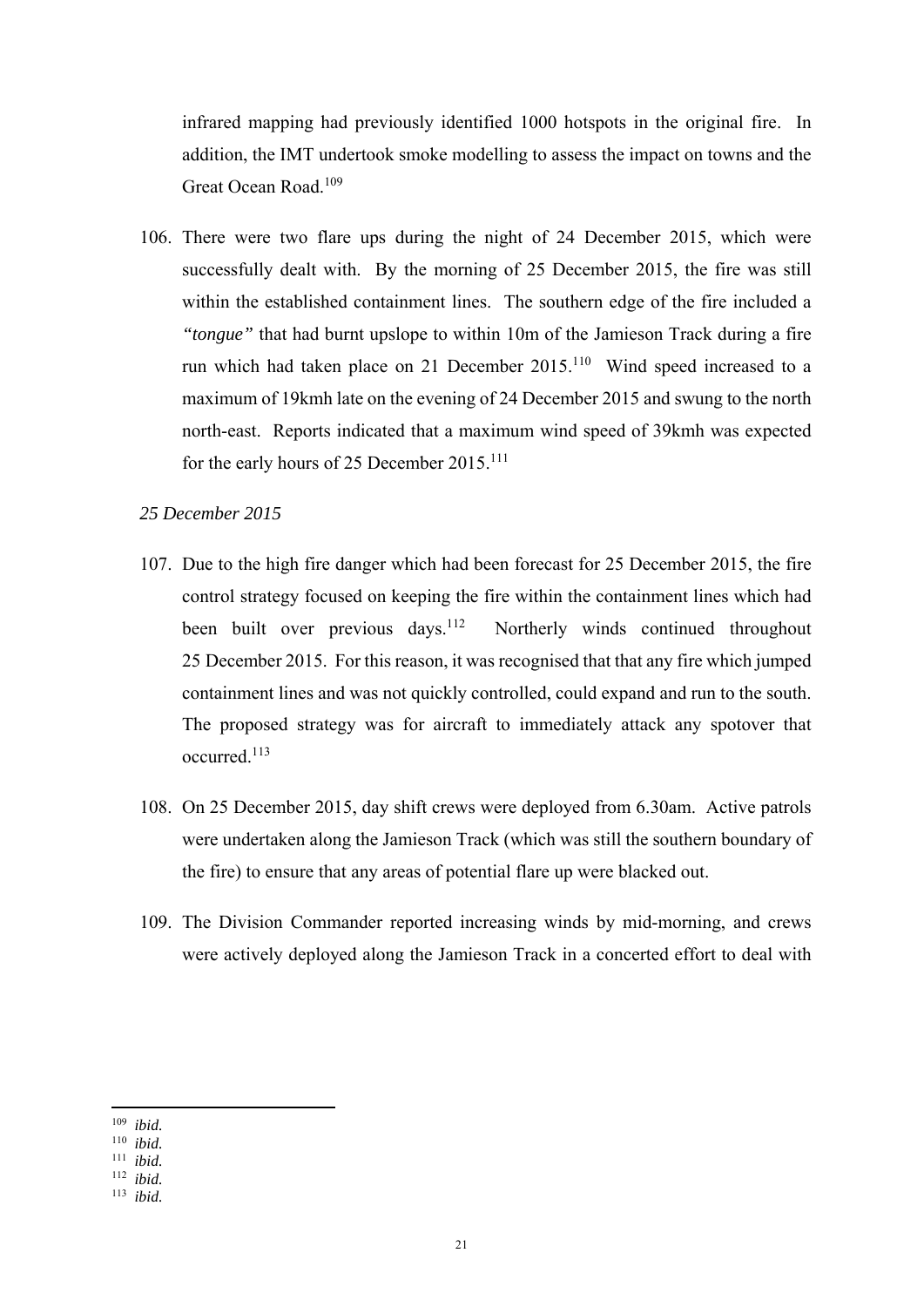hotspots and flare ups.<sup>114</sup> Aircraft were water bombing the fire on the morning of 25 December 2015<sup>115</sup>

- 110. At about 11.00am, the Division Commander became aware of a flare up reported north of the Jamieson Track, in a steep gully downslope from the track.<sup>116</sup> There was heavy material, likely from previously fallen tree limbs, which had caught alight and flared up. A slip on unit was directly working on this flare up and had called for tanker support as they were experiencing difficulty controlling the flare up.<sup>117</sup> The Division Commander was then advised that spotting had occurred across the Jamieson track.<sup>118</sup> The fire spotover is reported to have been started by a tree falling in an area that had previously been well burnt. As the tree fell, it provided additional, unburnt fuel which caught fire and started throwing embers as a result of the extremely hot and windy conditions. $119$
- 111. The spotover event included embers being thrown into a large stringybark tree.<sup>120</sup> From this elevated position, further spotting quickly occurred in the area immediately to the south of the Jamieson Track, which comprised a steep gully system.<sup>121</sup> Due to the proximity of water bombing aircraft at that time, water bombing operations on this spot fire occurred within minutes of it being reported.<sup>122</sup>
- 112. The Division Commander also called in a large bulldozer to support fire fighting operations, but due to the steepness of the terrain in which the spotover had occurred, there was no possibility of the spot fire being accessed by the bulldozer $123$  or on ground crews.124
- 113. Despite best efforts, it quickly became obvious that the aircraft were not going to be effective in controlling the breakout.<sup>125</sup>

<sup>&</sup>lt;sup>114</sup> statement Lapsley, at p 14.

<sup>&</sup>lt;sup>115</sup> *ibid*; see also IGEM review, at p 31.

<sup>116</sup> statement Lapsley, at p 14.

<sup>117</sup> *ibid.*

<sup>118</sup> *ibid.*

<sup>&</sup>lt;sup>119</sup> IGEM review, at p 32.

<sup>120</sup> statement Lapsley, at p 14. 121 *ibid.*

<sup>122</sup> *ibid.*

<sup>123</sup> *ibid.*

<sup>&</sup>lt;sup>124</sup> IGEM review, at p 32.

<sup>125</sup> statement Lapsley, at p 15.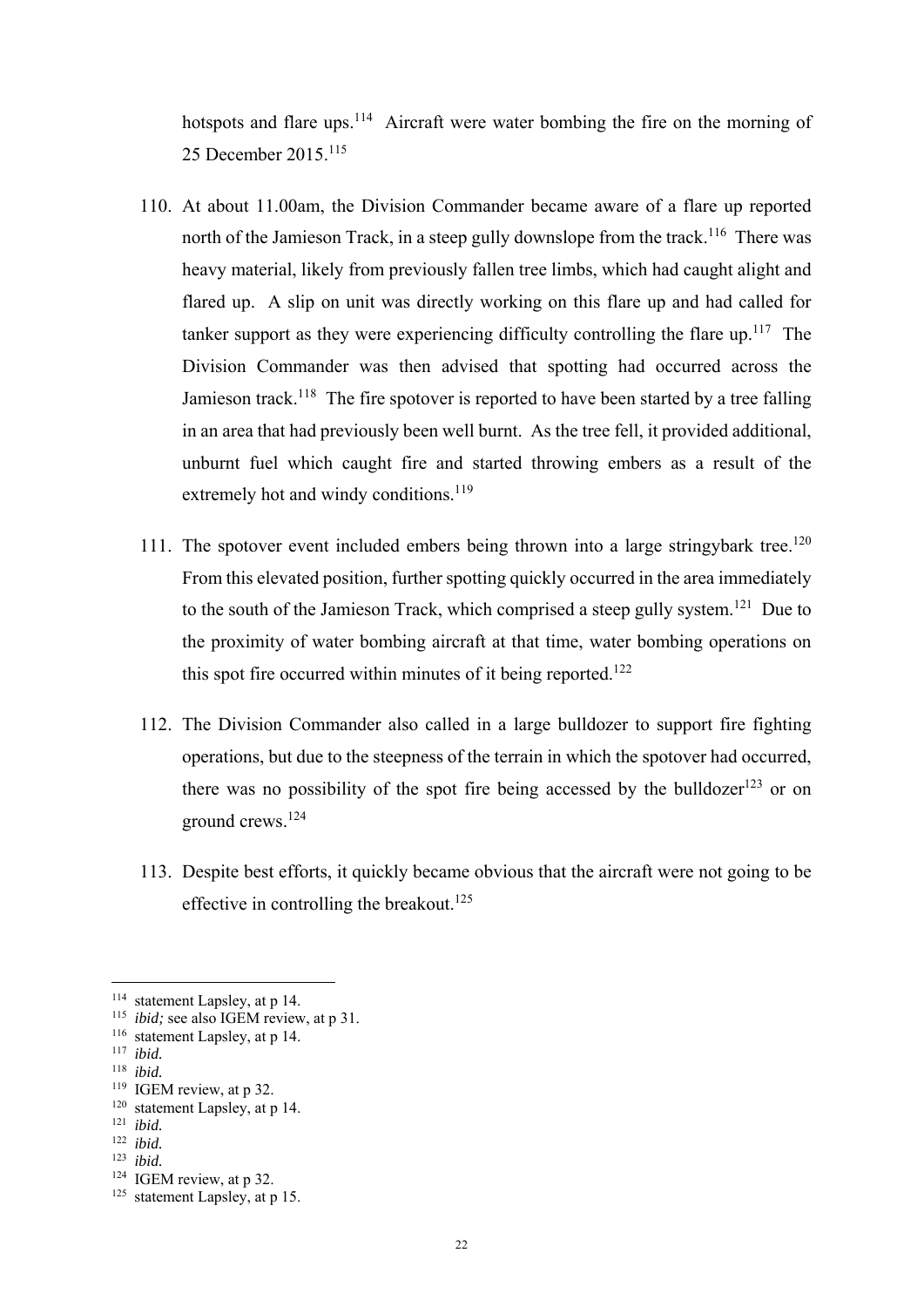- 114. In accordance with the triggers previously agreed with the IC, community safety plans were initiated in response to the escalating risk caused by the rapid southward spread of the fire.<sup>126</sup> Crews were withdrawn from the fireground and CFA resources were readied in Wye River and Separation Creek, to give direct protection to houses.<sup>127</sup> The IC established an additional divisional command to support this effort.128 Shortly after 11.30am, the IC initiated evacuations of Wye River and Separation Creek and closed the Great Ocean Road.<sup>129</sup>
- 115. As part of its planning for this contingency, the IC had expected that any fire spilling over containment lines would quickly move south over Godfrey Track, which runs south/south-east for about 2km from its junction with Jamieson Track.<sup>130</sup> Infrared scans taken immediately prior to and during the run of the fire to the coast, show the fire rapidly moving as expected,<sup>131</sup> with long distance spotting.<sup>132</sup> By 12.45pm the fire had crossed both Godfrey Track and Wye Road. At 2.00pm, another spot fire broke away 50m south of Wye Road on the western edge of the fire. The fire area rapidly increased from around 271 hectares overnight, to 600 hectares at 2.00pm and 1399 hectares by 4.17pm.<sup>133</sup>
- 116. Around this time, power was cut to Wye River as fallen electricity poles and live wires were causing an electrocution risk to fire crews. Fire activity with the potential to threaten Lorne was evidenced by 8.00pm. Two separate sport fires led to northerly spread of the fire up to the Cumberland Track, with flame heights of 2-3m.
- 117. With community safety strategies implemented, records show that the IC moved to prepare for the change of wind to the south west, which was expected in the evening between 7.00pm and 9.00pm. The IC closed the Great Ocean Road at Anglesea to the north of Lorne and initiated the evacuation of Lorne at 4.11pm.
- 118. Later on 25 December 2015, the fire was still under the influence of a strong northerly wind.<sup>134</sup> The expected early evening south-west change arrived much later in the

129 *ibid.*

<sup>126</sup> *ibid*; see also IGEM review, at p 32.

<sup>&</sup>lt;sup>127</sup> IGEM review, at p 32.

<sup>128</sup> *ibid.*

<sup>&</sup>lt;sup>130</sup> IGEM review, at p 32.

<sup>131</sup> *ibid.*

<sup>132</sup> statement Lapsley, at p 15.

<sup>&</sup>lt;sup>133</sup> IGEM review, at p 32.

<sup>134</sup> *ibid.*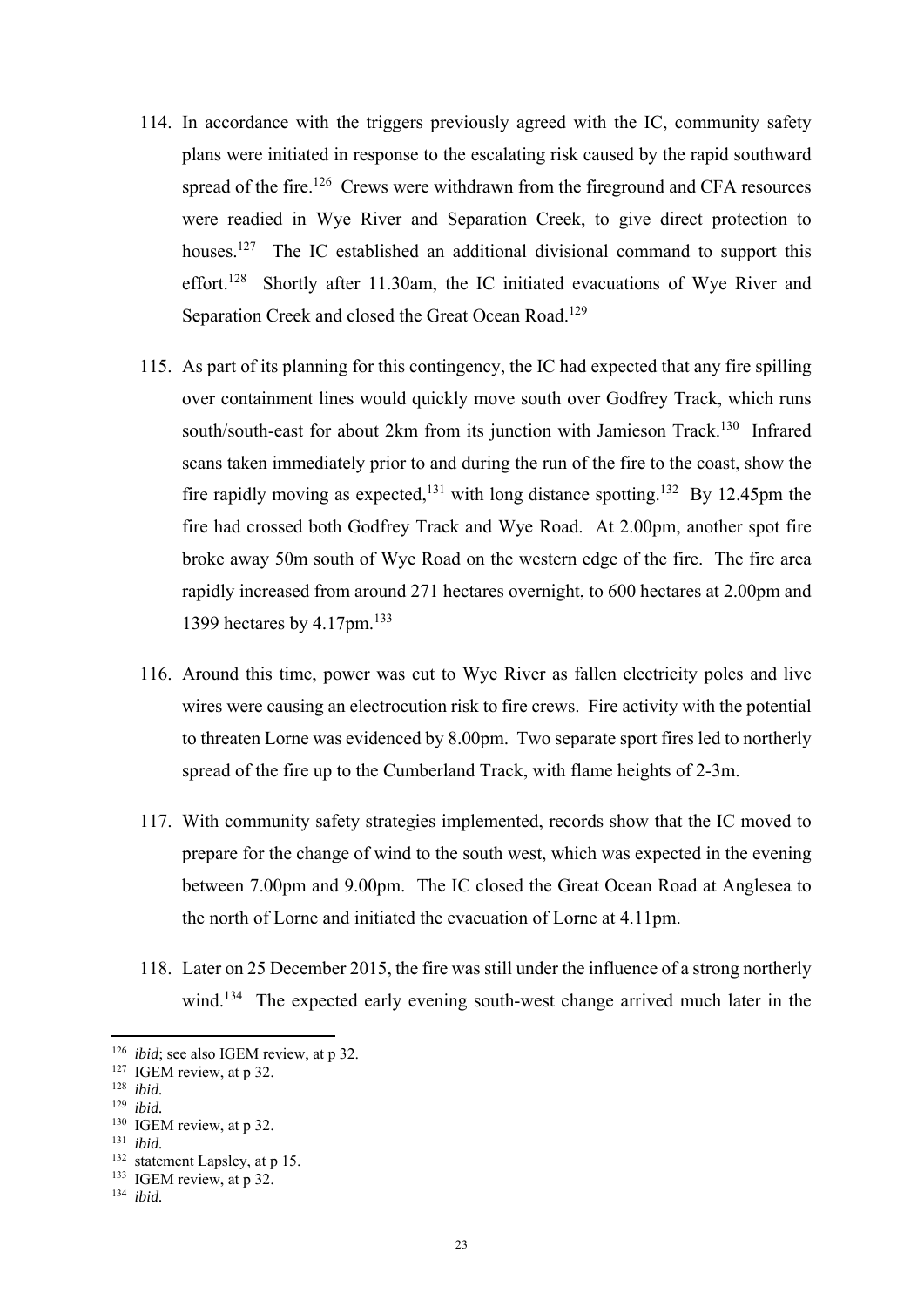evening of 25 December 2015. By 10.36pm on 25 December 2015, the fire was estimated to be 2080 hectares in size. A report, at 5.00am on 26 December 2015, notes that the change brought 3mm of rain, moderating the southerly progress of the fire, which stopped one km short of Kennett River, to the south of Wye River.135

- 119. Over 2500 hectares of forest was destroyed by the Jamieson Track fire, along with 116 houses in Wye River and Separation Creek.
- 120. In a post-bushfire building survey conducted by the Commonwealth Scientific and Industrial Research Organisation (**CSIRO**), it was noted that fire in the heavier fuels stored under and adjacent to the houses' subfloor area such as plastic water tanks, building materials, small garden sheds, boats and kayaks, also appear to have been a significant factors in many of the losses. It was also noted by the CSIRO that the presence of wooden retaining walls and timber decking increased the chance of a particular house being lost to the fire.

#### **Independence of the Inspector-General of Emergency Management**

- 121. The submission of the UFU calls into question the appropriateness of the IGEM conducting a review into the Jamieson Track fire. In particular, the UFU questions the independence of the IGEM and asserts that it does not have appropriately wide powers to conduct the necessary investigation into this particular fire.136
- 122. This submission is not supported by the evidence.
- 123. The IGEM was established under Part 7 of the *Emergency Management Act* 2013. The function of the IGEM is:
	- (a) to provide assurance to the Government and the community in respect of emergency management arrangements in Victoria; and
	- (b) to foster continuous improvement of emergency management in Victoria.

 135 *ibid.*

<sup>136</sup> paras 40-46, UFU submission dated 18 January 2016; point 4, UFU submission dated 9 March 2016.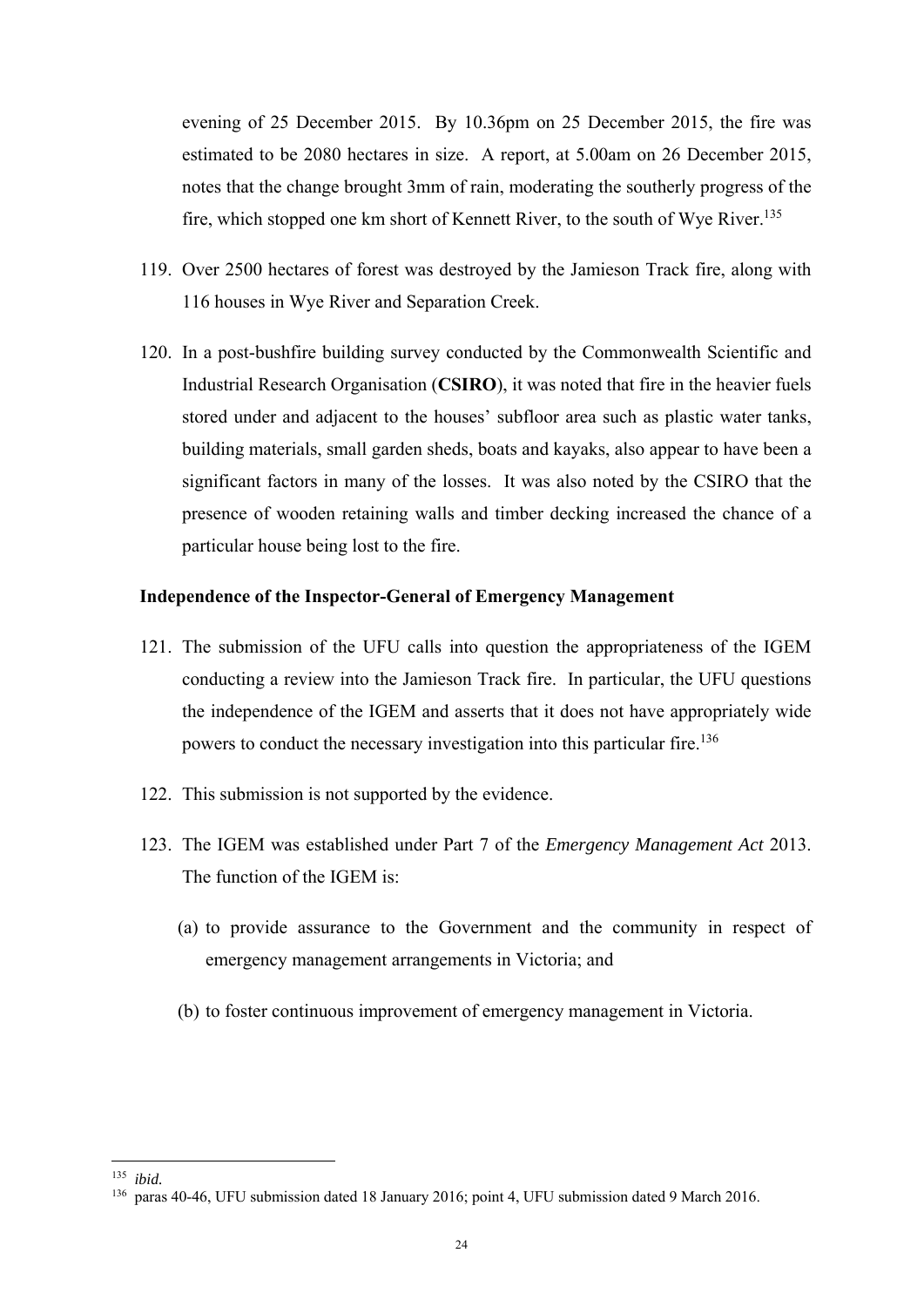- 124. In undertaking its role, the office of the IGEM operates independently of the emergency services and those parts of government with a role in emergency management.<sup>137</sup>
- 125. In relation to the Jamieson Track fire, on 5 January 2016, the Minister for Emergency Services (**the Minister**) requested the IGEM to report on the lessons, to date, from the Jamieson Track fire.<sup>138</sup> The scope of the review, as directed by the Minister, was as follows:
	- (a) to consider and incorporate good practice and [lessons] from the management of the Wye River-Jamieson Track fire over the period 19 to 25 December 2015, in particular the following:
		- (i) detection of the lightning strike and initial attack on the fire on 19 December 2015;
		- (ii) the incident action plan developed and implemented by the Incident Controller;
		- (iii) the fire control strategy developed and implemented between 19 and 25 December 2015;
		- (iv) the community information, warnings and engagement between 19 and 25 December 2015;
		- (v) the evacuation and traffic management planning developed and undertaken on 25 December 2015.
- 126. In his review, the IGEM stated that all relevant evidence was considered "*in an impartial and objective manner*<sup>"139</sup> and that the observations and findings made as part of the review were made "*on the basis of merit and without bias*."140
- 127. There is no evidence before me to suggest anything to the contrary. The assertions made by the UFU about this matter do not amount to evidence of a lack of objectivity

<sup>137</sup> statement Lapsley, at p 15.

<sup>&</sup>lt;sup>138</sup> letter from Jane Garrett, Minister for Emergency Services to Mr Tony Pearce, Inspector-General for Emergency Management, dated 5 January 2016.

<sup>&</sup>lt;sup>139</sup> IGEM review, at p 7.

<sup>&</sup>lt;sup>140</sup> IGEM review, at p 7.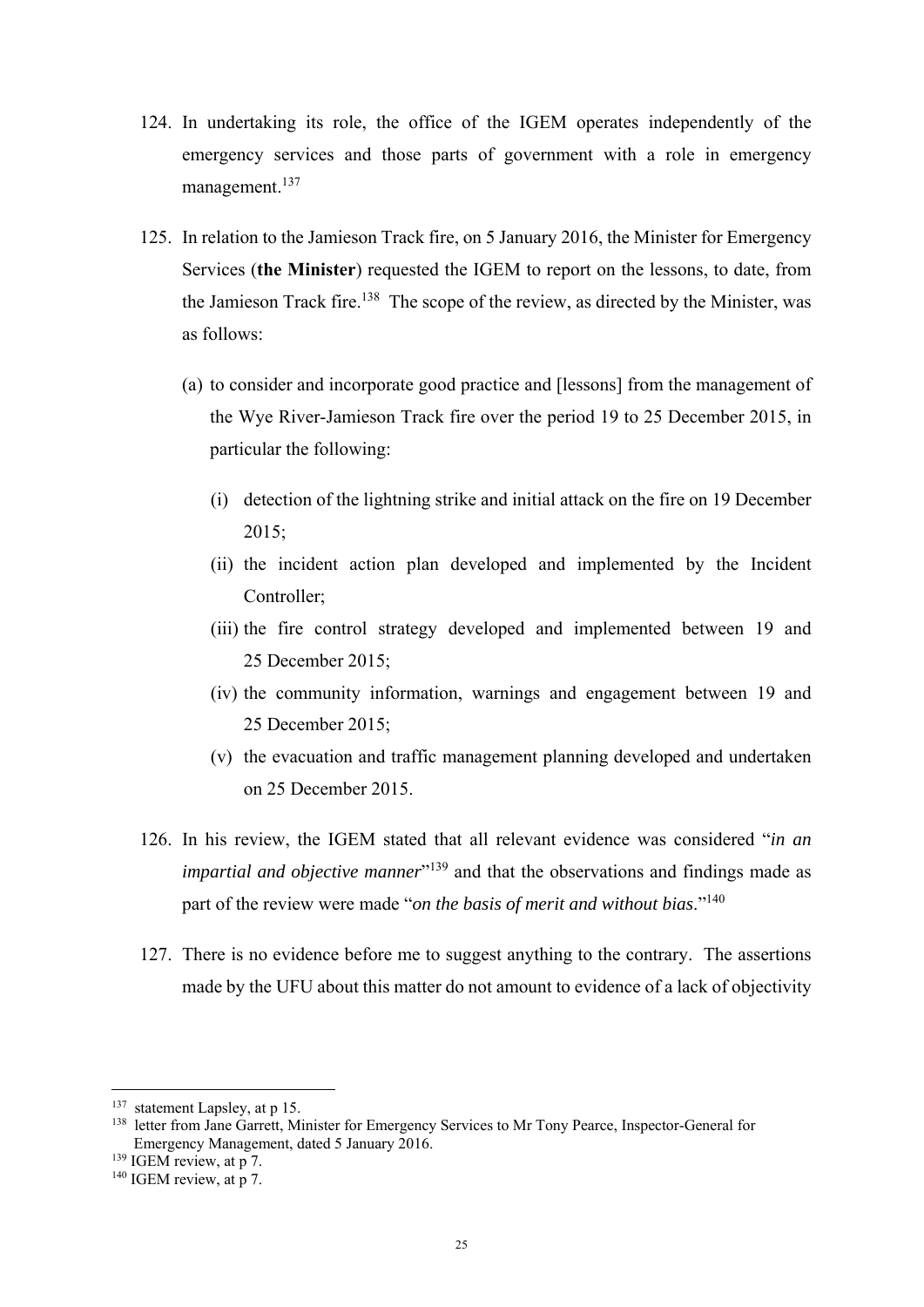by the IGEM in the gathering and analysis of the information required to conduct the review which was, in turn, provided to the Minister.

- 128. To the contrary, the information which I have gathered from the EMC and the DELWP as part of my investigation concerning the response to the fire, is entirely consistent with the matters set out in the IGEM review.
- 129. As to the width of the powers possessed by the IGEM, under section  $64(1)(c)$  of the *Emergency Management Act* 2013, it is the Minister who sets the scope of the review which is undertaken.
- 130. In this case, insofar is it related to an analysis of the adequacy of the response to the Jamieson Track fire, the scope of the IGEM review mirrors exactly the scope of the investigation which I consider appropriate to undertake under the Act. Insofar as it examines the management of community information, warnings, evacuation and traffic management, the scope of that review was in fact much wider than the coronial investigation.
- 131. Thus, I do not accept that the IGEM was an inappropriate entity to conduct a review, due to insufficiently wide powers.
- 132. Lastly, I note that the process and methodology employed by the IGEM is outlined at page 8 of the IGEM review. I am informed by the EMC and accept that insofar as was possible, the IGEM was given every cooperation in accessing all relevant personnel and materials held by the relevant emergency management agencies.
- 133. In those circumstances, it is clear, as far as access to relevant materials is concerned, that the IGEM had available to him, exactly the same cohort of materials that would have been sought by a coroner, had the Court had primacy of the initial review.
- 134. Thus, consistent with the terms of section 7 of the Act, I do not consider it appropriate to duplicate any aspect of the review previously undertaken by the IGEM.

#### **Fuel reduction in preparation for fire risk**

135. The last matter raised by those who applied for an inquest in this matter was the adequacy of the fuel reduction which had taken place in the area surrounding Wye River and Separation Creek.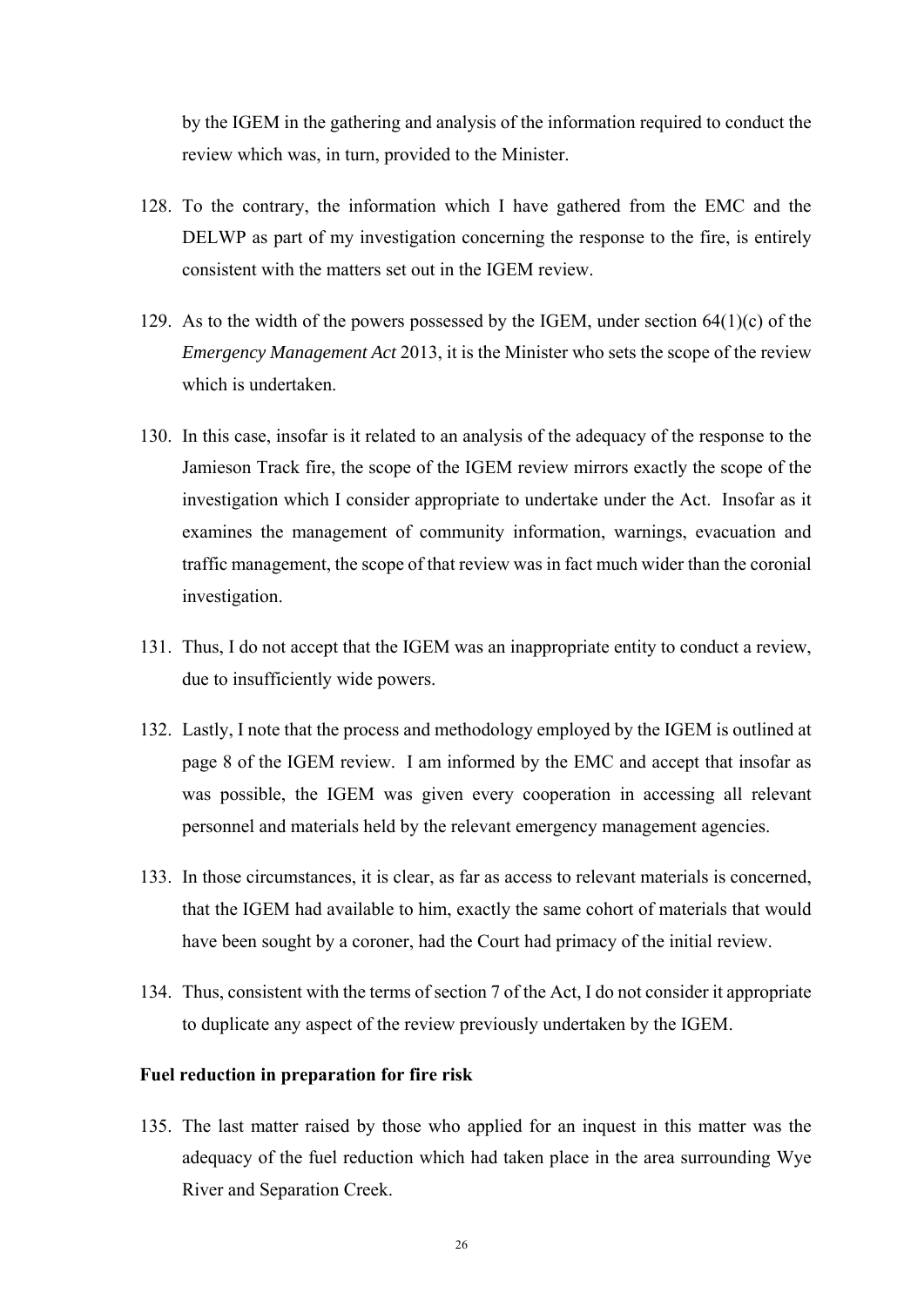- 136. For the purpose of investigating this matter, I requested and obtained information from DELWP which disclosed the following matters:
	- (a) fuel reduction and management is a long-term strategy, requiring an annual program of burns that, over time, will reduce the risk of fire across the landscape;
	- (b) fuel management reduces the risk of bushfire, but does not eliminate it;
	- (c) there have been numerous fuel reduction strategies employed in relation to management of bushfire risk in Victoria in the last 20 to 30 years;
	- (d) following the 2009 Bushfires, recommendation 56 of the Victorian Bushfire Royal Commission (**VBRC**) was that: "*The State fund and commit to implementing a long term program of prescribed burning based on an annual-rolling target of five per cent minimum of public land*." This target is often referred to as the *"hectare target"* or the *"5% target"*;
	- (e) in 2015, the IGEM examined the performance of VBRC recommendation 56 and found that the state-wide target was "*useful in providing a guide to the overall scale of burn required to achieve risk reduction, but had limitations: namely, hectares of burn are not of equal value and were location dependent with respect to risk reduction*";
	- (f) this resulted in the current 'risk reduction' target, adopted by the State Government, set out in *Safer Together: A new approach to reducing the risk of bushfire in Victoria* (**Safer Together**);
	- (g) the *Strategic Bushfire Management Plan: Barwon Otway Bushfire Risk Landscape* (**the strategy**), replaced the *Otway Fire District Fire protection plan (2003)* in 2014. The strategy was prepared with a focus on risk reduction – which the Barwon Otway region had been piloting – in accordance with the policy which was subsequently articulated in Safer Together;
	- (h) in its implementation, the strategy was applied to the operational delivery of the hectare based target, with burns prioritised to deliver the greatest risk reduction outcome over time;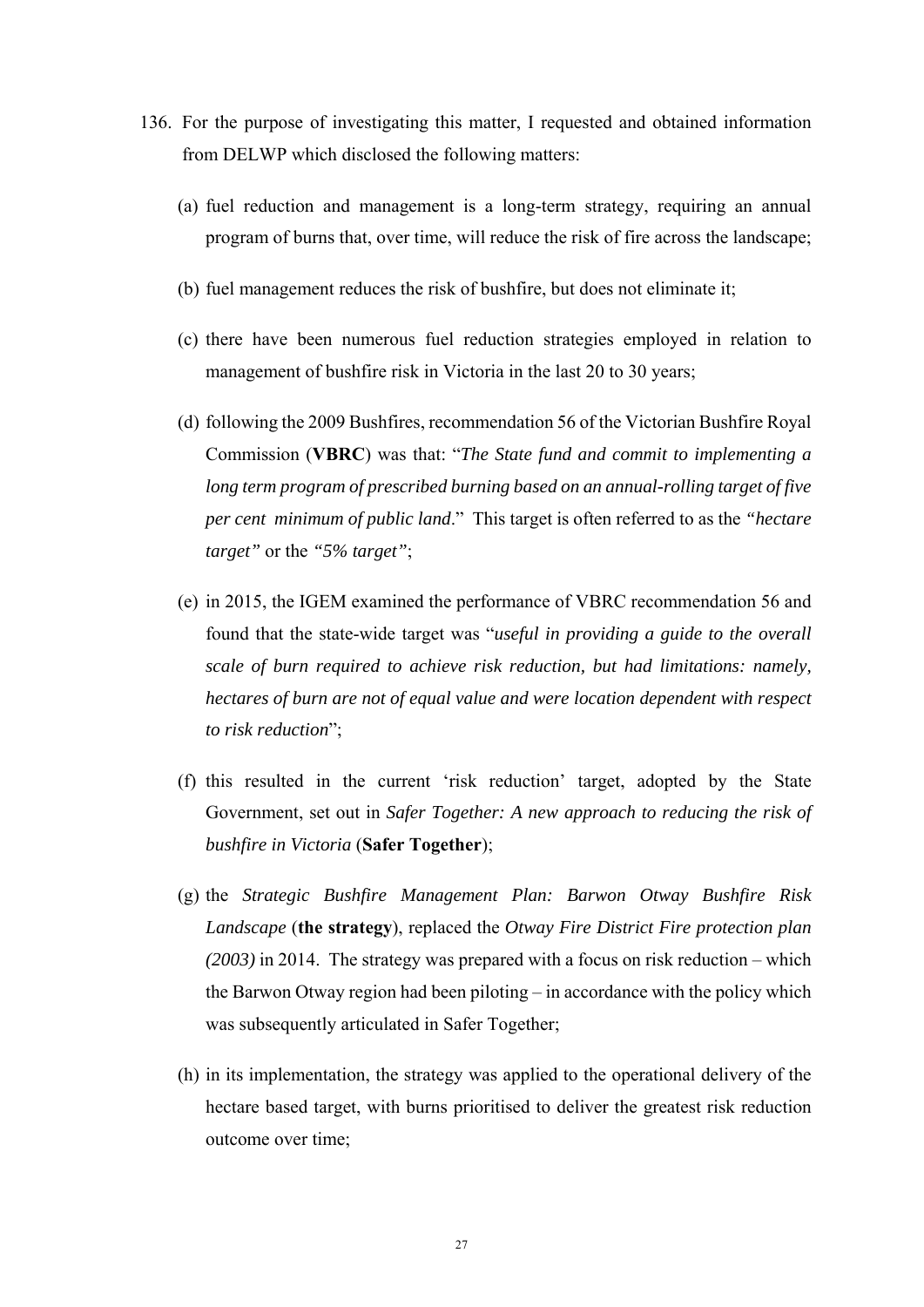- (i) as referred to above, DELWP uses a predictive modelling tool known as Phoenix Rapidfire, to assess bushfire risk. The Phoenix Rapidfire modelling has shown that in the Barwon Otway region, the highest ignition threat areas are to the north of Moggs Creek and Anglesea – in other words, any bushfire that starts in these areas would have the potential to destroy to the highest number of properties in that region. The modelling indicates that Lorne, Anglesea and Jan Juc are in the top five Victorian towns most at risk of property loss from a major bushfire. For modelling purposes, property loss is used as a proxy for potential for loss of life;
- (j) while Wye River and Separation Creek are locally recognised as high risk communities, the magnitude of potential loss in these communities is significantly less than coastal townships to the east of Wye River, that have larger populations and a similar likelihood of damaging fire exposure;
- (k) planned burns took place in and around Wye River and Separation Creek in 2010 and 2012. This was part of a program of planned burns executed between 2006 and 2015 in the Barwon Otway Shire bounded by Forrest to the north, Skenes Creek to the south and the area north-east of Deans Marsh and the Great Ocean Road to the East;
- (l) mapping of the planned burns in the area during this period demonstrates a concentration of planned burning activity around the key populated areas in this region, including around Wye River and Separation Creek. As would be expected and consistent with the Phoenix Rapidfire modelling, the majority of planned burning activity along the Great Ocean Road in the area referred to above, took place in and around the vicinity of Lorne.
- 137. Having assessed the extensive materials provided by DEWLP, it is especially important to note the concentration of private land which surrounds all sides of Wye River and Separation Creek.
- 138. Any suggestion that DELWP was able freely to conduct planned burning in these areas which immediately bound these two townships, fails to take into account the reality that planned burning on private land requires the consent and cooperation of the owners of that land. Sadly, this is not always forthcoming.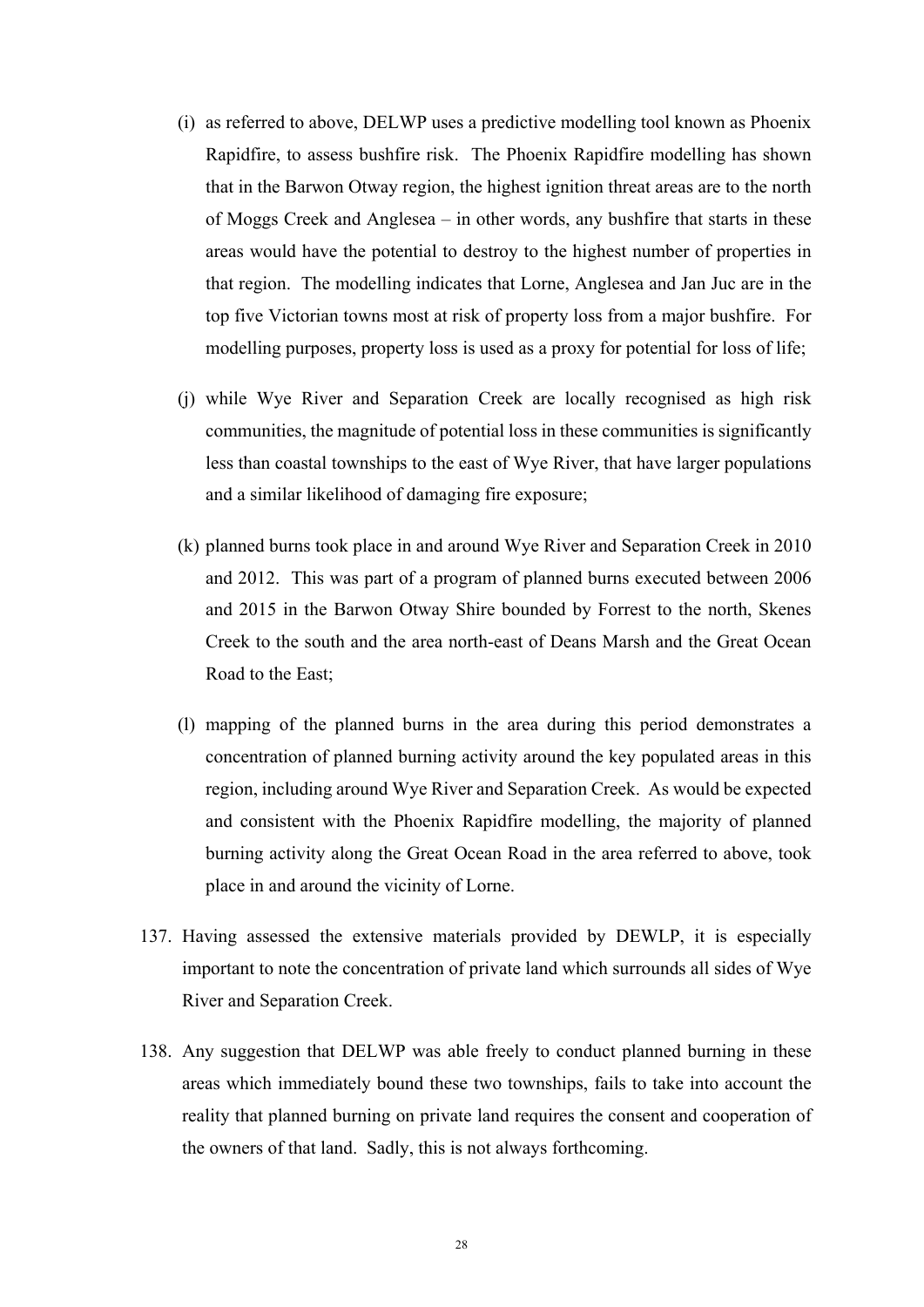139. There is no evidence before me which would suggest either:

- (a) that the policies and procedures governing fuel reduction and/or management were inappropriate; or
- (b) that DEWLP failed to comply with those policies and procedures.

## **DECISION**

- 140. In the circumstances, and having considered the applications, I have decided that is not necessary to hold an inquest, for the following reasons:
	- (a) the available evidence is sufficient to allow me to make the findings required by section 68 of the Act concerning:
		- (i) the cause and origin of the fire;
		- (ii) the circumstances in which the fire occurred, as set out above; and
	- (b) that there is no legitimate coronial purpose that is likely to be served by holding a public hearing in this matter.

Signature:



**JUDGE SARA HINCHEY STATE CORONER**

 $\mathcal{L}_\text{max}$ 

Date**:** 20 September 2017

NOTE: *Under section 82 of the Coroners Act 2008 if a coroner determines not to hold an inquest into a death, the person who requested the coroner to hold an inquest into the death may appeal against the coroner's determination to the Supreme Court within 3 months after the day on which the determination of the coroner is made.* 

 $\frac{1}{2}$  ,  $\frac{1}{2}$  ,  $\frac{1}{2}$  ,  $\frac{1}{2}$  ,  $\frac{1}{2}$  ,  $\frac{1}{2}$  ,  $\frac{1}{2}$  ,  $\frac{1}{2}$  ,  $\frac{1}{2}$  ,  $\frac{1}{2}$